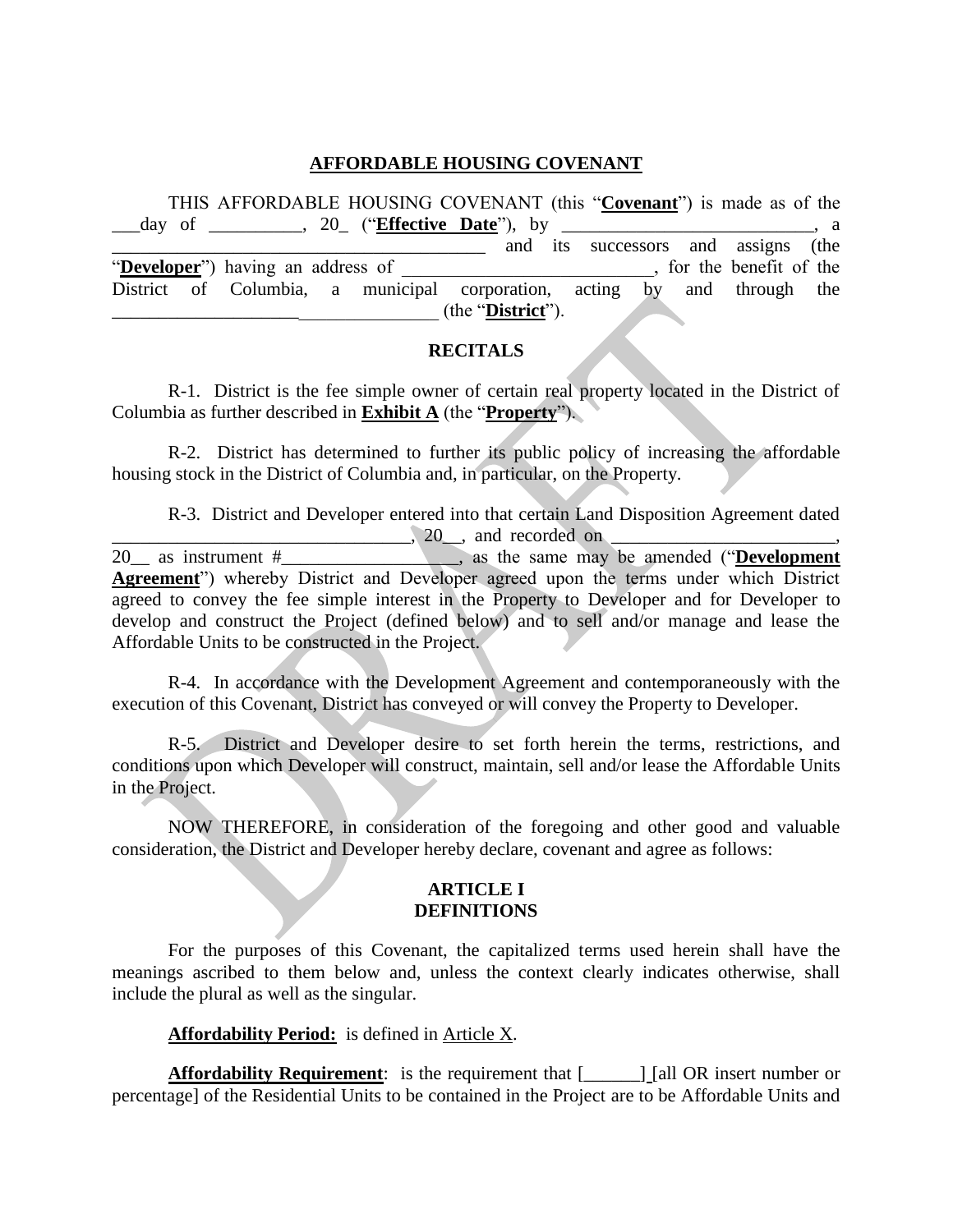allocated as follows: (i) [\_\_\_\_\_\_] of the Affordable Units shall be reserved for Households with an Annual Household Income at or below [\_\_\_\_\_\_\_\_\_\_\_] AMI and (ii) [\_\_\_\_\_\_\_\_] of the Affordable Units shall be reserved for Households with an Annual Household Income at or below [\_\_\_\_\_\_\_\_\_\_\_] AMI. [Add additional categories as appropriate.]

**Affordable Unit Marketing Plan**: means Developer's plan for marketing the rental or initial sale of the Affordable Units, as approved by the Agency pursuant to Section 2.3.

**Affordable Unit**: means each Residential Unit that will be used to satisfy the Affordability Requirement, all of which shall be identified in the Affordable Unit Index.

**Affordable Unit Index**: is an index of the Affordable Units contained in the Project, that enumerates: (i) unit number (or similar identifier), floor, and location for each Affordable Unit; (ii) the Designated Affordability Level of each Affordable Unit; (iii) the approximate square footage and number of bedrooms of each Affordable Unit and a schematic drawing showing the layout of the unit; (iv) a listing or schedule of the standard and upgrade options of finishes, fixtures, equipment, and appliances for all Residential Units; (v) a listing or schedule of the amenities, services, upgrades, parking, and other facilities that will be offered as an option at an additional upfront or recurring cost or fee to the Residential Units; and (vi) residential floor plans showing the location of each Residential Unit.

**Affordable Unit Owner**: means a Qualified Purchaser who own(s) a For Sale Affordable Unit.

**Affordable Unit Tenant**: means a Qualified Tenant who lease(s) a Rental Affordable Unit.

**Agency**: means, as of the Effective Date, the D.C. Department of Housing and Community Development, pursuant to Mayor's Order 2009-112 (effective June 18, 2009), or such other agency of the District of Columbia government that may subsequently be delegated the authority of the Mayor to monitor, enforce or otherwise administer the affordable housing requirements of the District of Columbia government.

AMI: means the most current "area median income" (also known as "median family income" or "MFI") for a household of four persons in the "Washington Metropolitan Statistical Area" as periodically published by HUD, and adjusted for Household size without regard to any adjustments made by HUD for the purposes of the programs it administers.

**Annual Household Income**: means the aggregate annual income of a Household as determined by using the standards set forth in 24 CFR § 5.609, as may be amended, or as otherwise set forth by the Agency.

**Annual Report**: has the meaning given in Section 4.10.

**Business Day**: means Monday through Friday, inclusive, other than holidays recognized by the District of Columbia government.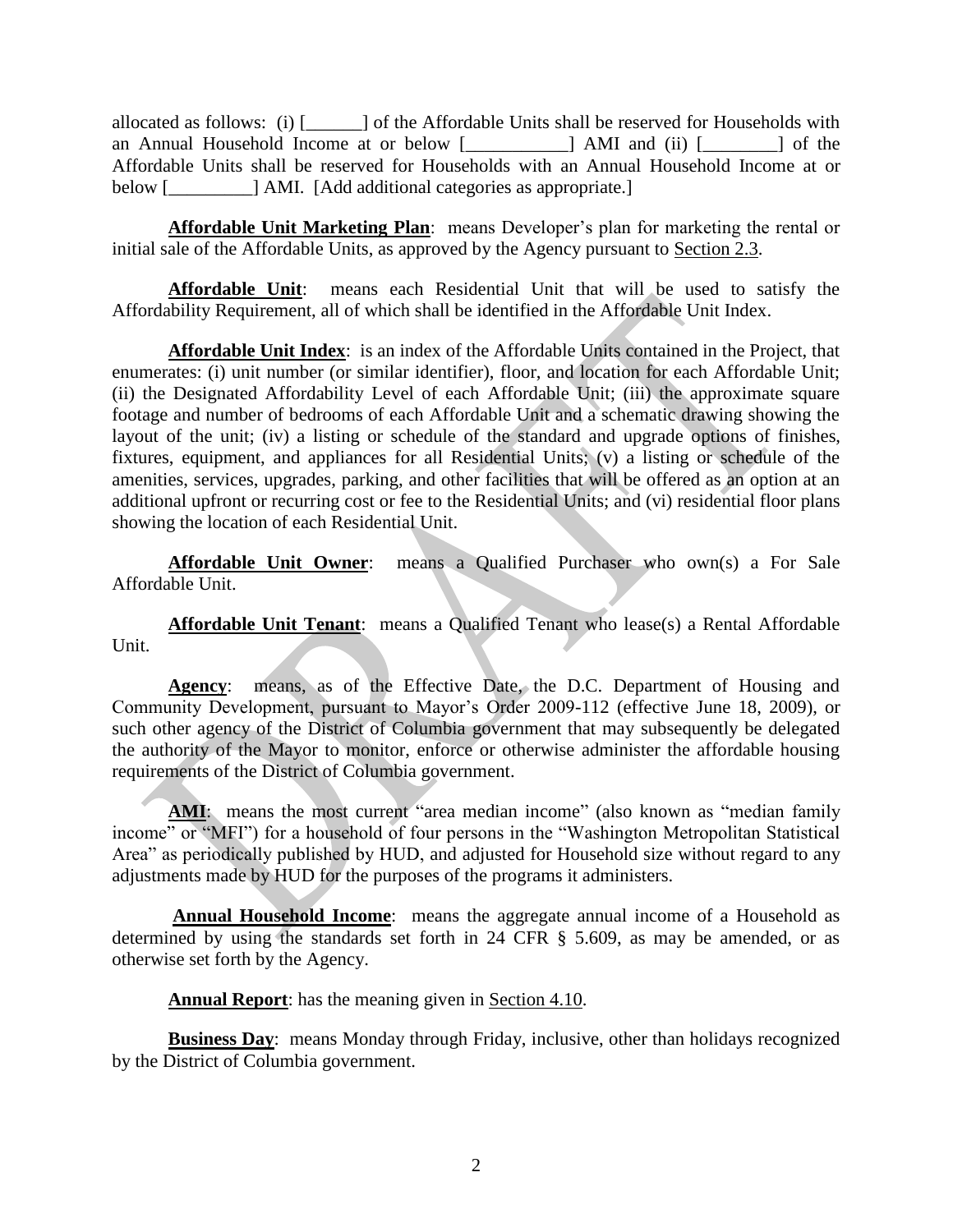**Certificate of Purchaser Eligibility**: means a certification executed by a Household prior to its purchase of an Affordable Unit, in a form approved by the Agency, that shall be given to the Agency, Owner, and the Certifying Authority representing and warranting the following: (a) the Household is a Qualified Purchaser and has disclosed all of its Annual Household Income to the Certifying Authority and has provided reasonably satisfactory documentation evidencing such Annual Household Income, (b) the Household's Annual Household Income is at or below the Maximum Annual Household Income for the applicable Affordable Unit, (c) the Household has been informed of its rights and obligations under this Covenant, (d) the Household intends to occupy the Affordable Unit as its principal residence, (e) that the Household size is within the Occupancy Standard for the Affordable Unit, and (f) any other reasonable and customary representations requested by the Agency.

**Certificate of Tenant Eligibility**: means a certification by a Household at its initial occupancy of an Affordable Unit, in a form approved by the Agency, that shall be given to the Agency, Developer, and the Certifying Authority representing and warranting the following: (a) the Household is a Qualified Tenant and has disclosed all of its Annual Household Income to the Certifying Authority, (b) the Household's Annual Household Income is at or below the Maximum Annual Household Income for the applicable Affordable Unit, (c) the Household has been informed of its rights and obligations under this Covenant, (d) the Household intends to occupy the Affordable Unit as its principal residence, (e) that the Household size is within the Occupancy Standard for the Affordable Unit, and (f) any other reasonable and customary representations requested by the Agency.

**Certification of Income**: means a certification made by a Certifying Authority that verifies the Annual Household Income of a Qualified Tenant or Qualified Purchaser, as applicable, meets the Designated Affordability Level for an applicable Affordable Unit and meets the requirements of Section 4.5 or Section 5.2.1, as applicable, in such form as the Agency approves.

**Certification of Inspection**: means a certification by Developer that it has performed or caused to be performed an inspection of a Rental Affordable Unit and that, to the best of Developer's knowledge, such Rental Affordable Unit is in compliance with all applicable statutory and regulatory requirements, in such form as the Agency approves.

**Certification of Residency**: means a certification made by an Affordable Tenant or Affordable Unit Owner that states that the Affordable Tenant or Affordable Unit Owner occupies the Affordable Unit as its principal residence, in such form as the Agency approves.

**Certifying Authority**: means an entity or entities approved by the Agency pursuant to Section 2.4.

**Designated Affordability Level**: means the percentage of AMI assigned to each Affordable Unit, at or below which a Qualified Purchaser's or Qualified Tenant's, as applicable, Annual Household Income must fall.

**Developer:** is identified in the preamble of this Covenant.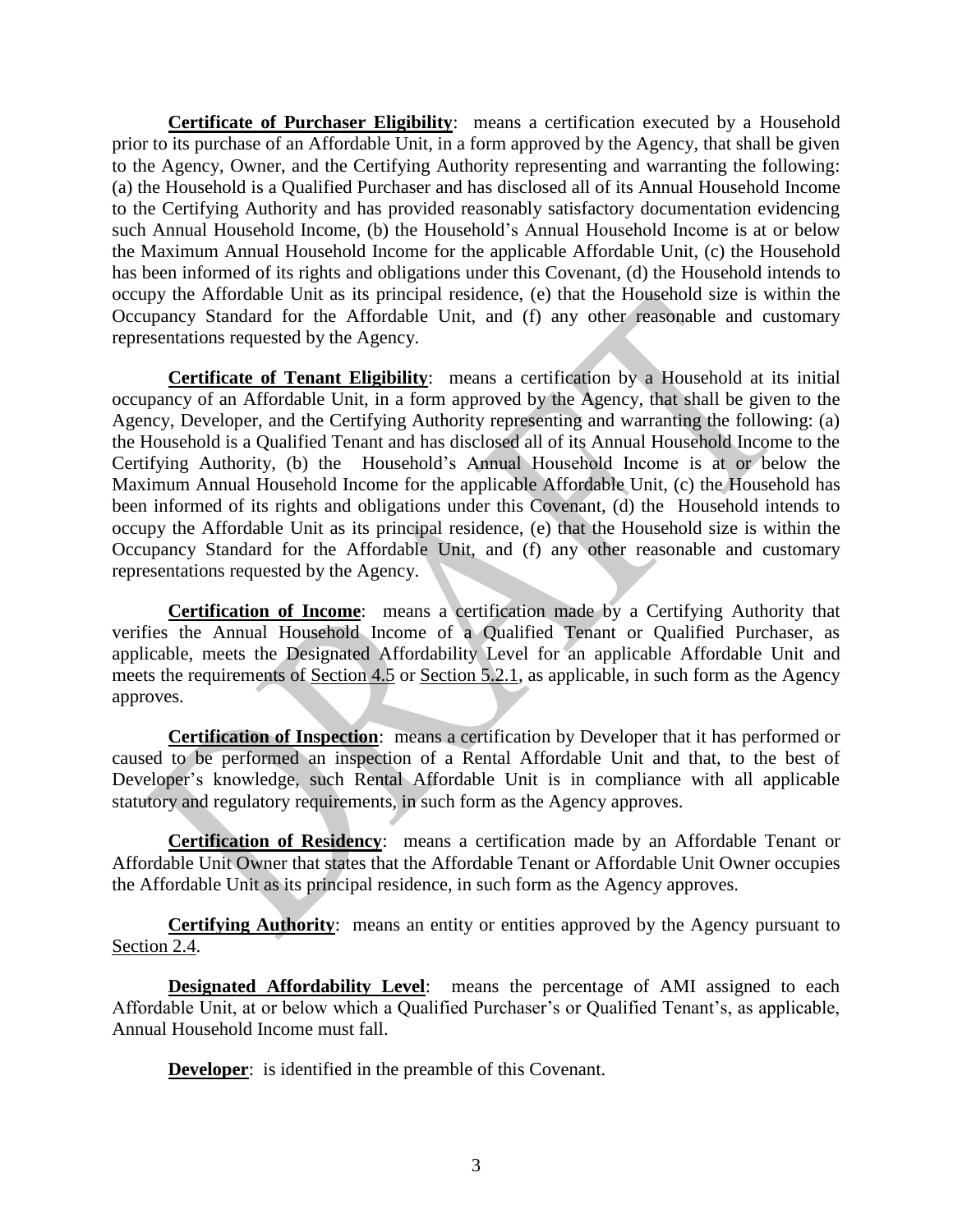**For Sale Affordable Unit**: means an Affordable Unit that shall be sold to a Qualified Purchaser.

**Foreclosure Notice**: is defined in Section 8.4.

**Household(s)**: means all persons who will occupy the Affordable Unit, including all persons over eighteen (18) years of age whose names will appear on the lease, the purchaser's or tenant's as applicable, spouse or domestic partner and children under eighteen (18) years of age. A Household may be a single family, one (1) person living alone, two (2) or more families living together, or any other group of related or unrelated persons who share living arrangements as allowable by this Covenant.

**Household Size Adjustment Factor (HAF):** means the factor related to the number of individuals in a Household for the purpose of establishing the Maximum Annual Household Income of an Affordable Unit, as set forth in the following table:

| <b>Household Size</b> | <b>Household Adjustment Factor</b> |
|-----------------------|------------------------------------|
|                       |                                    |
|                       | $\rm 0.8$                          |
|                       | () Q                               |
|                       |                                    |
|                       |                                    |
|                       |                                    |

**Housing Cost:** means (a) the total monthly payments for rent and Utilities for Rental Affordable Units and (b) the total monthly mortgage payments, property tax, hazard insurance, if applicable, and condominium or homeowner fees for For Sale Affordable Units.

**HUD**: means the United States Department of Housing and Urban Development.

**Land Records**: means the real property records for the District of Columbia located in the Recorder of Deeds.

**Market-Rate Unit**: is each Residential Unit that is not an Affordable Unit.

**Maximum Allowable Rent:** as defined in Section 4.4.2.

**Maximum Annual Household Income** or **MAXI**: is the maximum Annual Household Income of a Household occupying an Affordable Unit as calculated pursuant to (a) Section 4.5.1 for Rental Affordable Units and (b) Section 5.2.1 for For Sale Affordable Units.

**Maximum Resale Price:** is the maximum resale price of a For-Sale Affordable Unit as determined pursuant to the procedures contained in **Schedule 3** attached hereto.

**Maximum Sales Price**: as defined in Section 5.1.1.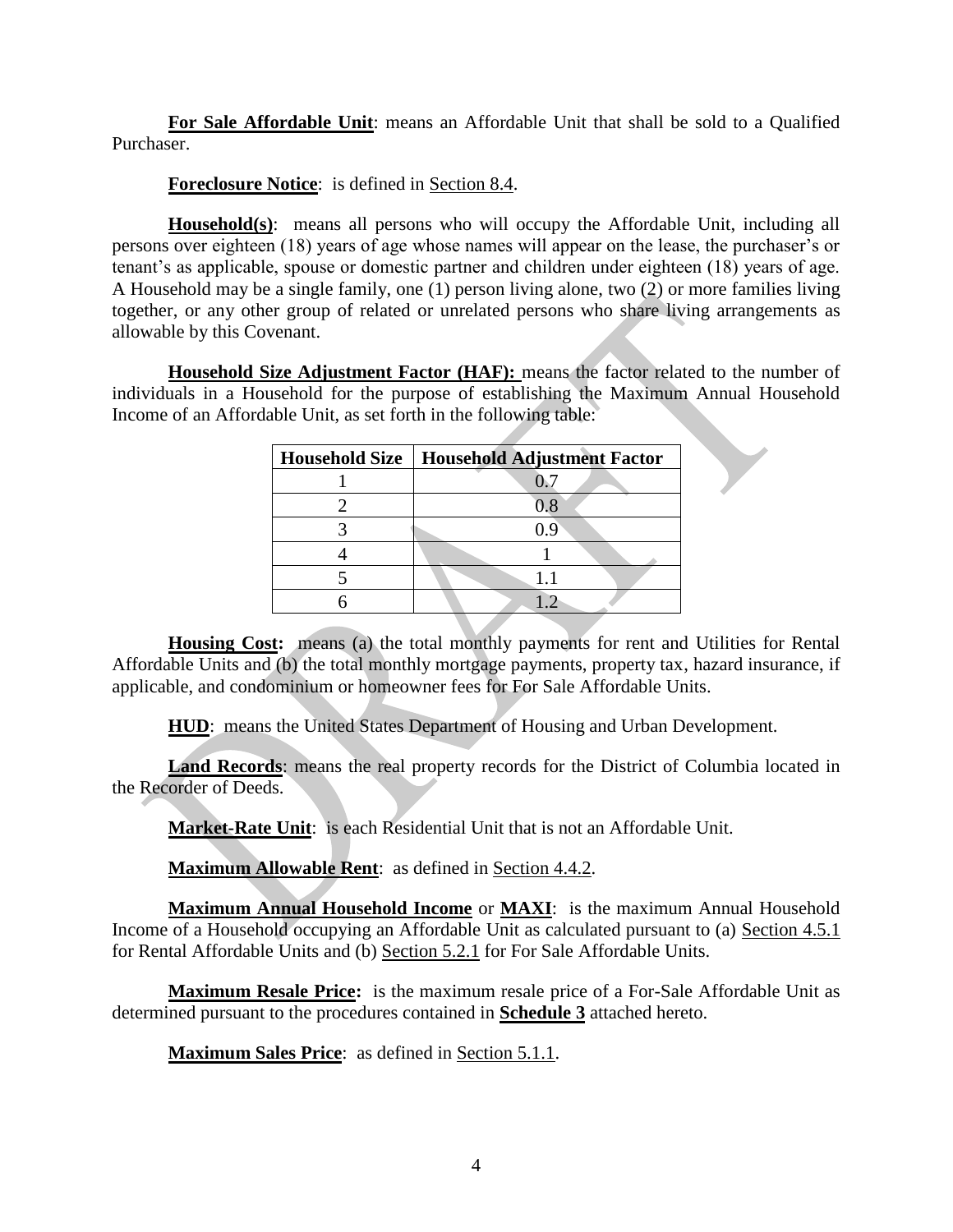**Minimum Annual Household Income** or **MINI**: is the minimum Annual Household Income of a Household occupying an Affordable Unit as calculated pursuant to (a) Section 4.5.2 for Rental Affordable Units and (b) Section 5. 2.1 for For Sale Affordable Units.

**Mortgage**: means a mortgage, deed of trust, mortgage deed, or such other classes of instruments as are commonly given to secure a debt under the laws of the District of Columbia.

**Mortgagee**: means the holder of a Mortgage.

**OAG**: means the Office of the Attorney General for the District of Columbia.

**Occupancy Standard:** means the minimum and maximum number of individuals permitted to occupy any given Affordable Unit, as identified in the following chart:

| Affordable Unit Size<br>(Number of Bedrooms) | Minimum Number of | Maximum Number of<br>Individuals in Affordable Unit   Individuals in Affordable Unit |
|----------------------------------------------|-------------------|--------------------------------------------------------------------------------------|
| Studio/Efficiency                            |                   |                                                                                      |
|                                              |                   |                                                                                      |
|                                              |                   |                                                                                      |
|                                              |                   |                                                                                      |
|                                              |                   |                                                                                      |
|                                              |                   |                                                                                      |
|                                              |                   |                                                                                      |

**Occupancy Standard Factor:** means the factor related to the assumed number of occupants for the purpose of establishing the Maximum Allowable Rent or Maximum Sales Price, as applicable, of an Affordable Unit as set forth in the following table:

| Size of Affordable Unit | <b>Occupancy Pricing Standard</b> | <b>Occupancy Standard Factor</b> |
|-------------------------|-----------------------------------|----------------------------------|
| Efficiency/Studio       |                                   |                                  |
| l Bedroom               |                                   |                                  |
| 2 Bedroom               |                                   |                                  |
| 3 Bedroom               |                                   |                                  |

**Over-Income Tenant**: as defined in Section 4.6.5.

**Owner:** means Developer and any Affordable Unit Owner, as applicable.

**Person**: means any individual, corporation, limited liability company, trust, partnership, association, or other legal entity.

**Project**: means the structures, landscaping, hardscape and/or site improvements to be constructed or placed on the Property pursuant to the Development Agreement.

**Property**: is defined in the Recitals.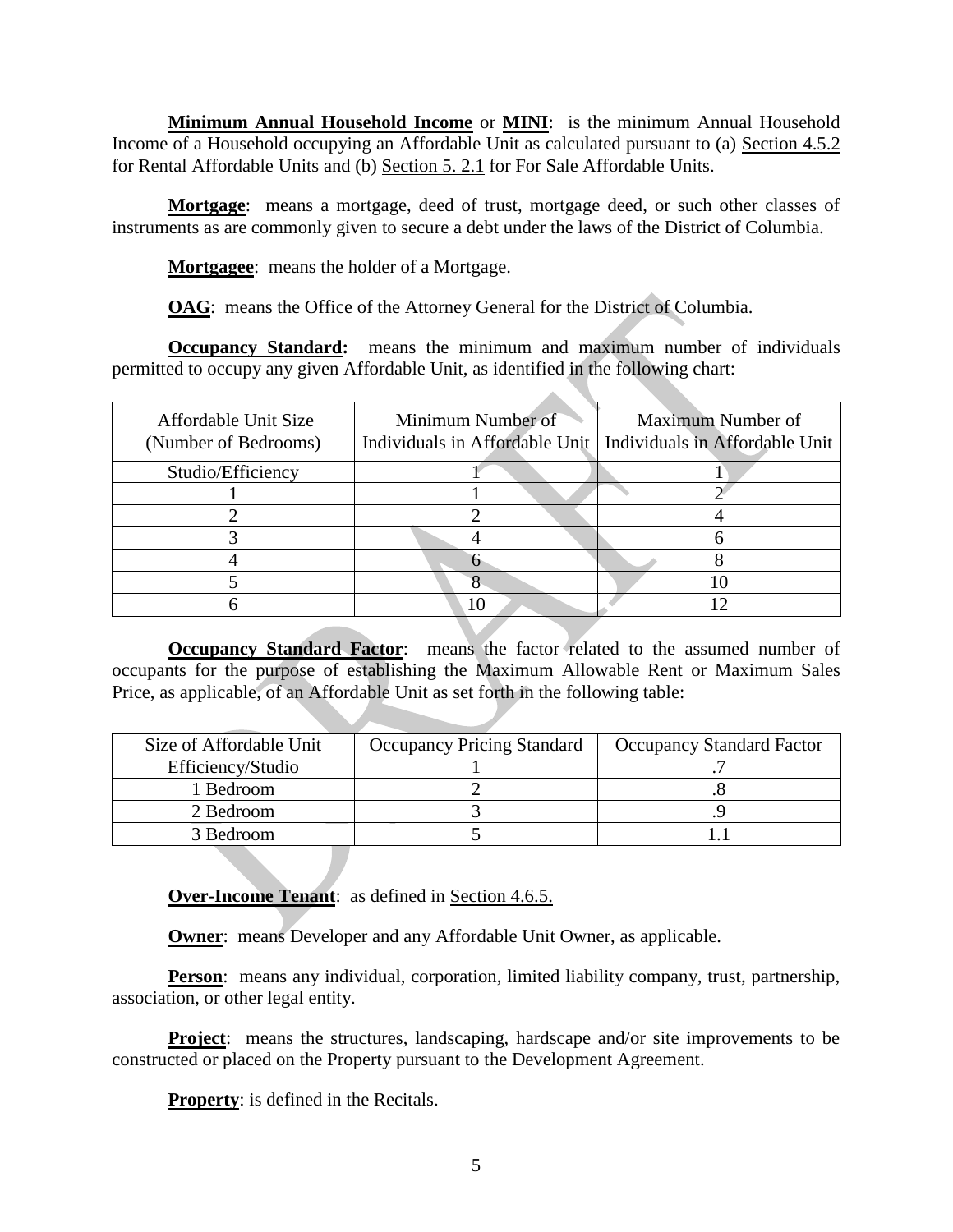**Qualified Purchaser**: means a Household that (i) has an Annual Household Income, as certified by the Certifying Authority, less than or equal to the Maximum Annual Household Income for the applicable Affordable Unit, (ii) shall occupy the Affordable Unit as its principal residence during its ownership of such Affordable Unit, (iii) shall not permit exclusive occupancy of the Affordable Unit by any other Person, (iv) shall use, occupy, hold and sell the Affordable Unit as an Affordable Unit subject to the Affordability Requirement (including the requirement to sell the Affordable Unit to a Qualified Purchaser) and this Covenant, and (v) shall occupy the Affordable Unit within the Occupancy Standard.

**Qualified Tenant**: means a Household that (i) has an Annual Household Income, as certified by the Certifying Authority, less than or equal to the Maximum Annual Household Income for the applicable Affordable Unit at the time of leasing and subsequent lease renewals, (ii) shall occupy the Affordable Unit as its principal residence during its lease of such Affordable Unit, (iii) shall not permit exclusive occupancy of the Affordable Unit by any other Person, (iv) shall use and occupy the Affordable Unit as an Affordable Unit subject to the Affordability Requirement and this Covenant and (v) shall occupy the Affordable Unit within the Occupancy Standard.

**Rental Affordable Unit**: means an Affordable Unit that shall be leased to a Qualified Tenant.

**Rental Affordable Unit Lease Rider**: is that certain lease rider, which is attached to this Covenant as **Exhibit B** and incorporated herein, as the same may be amended from time to time with the written approval of the Agency.

**Rental Formula**: is defined in Section 4.4.2.

**Residential Unit**: means an individual residential unit constructed as part of the Project.

**Sale**: is defined in Section 5.1.

**Transferee**: is defined in Section 5.8.

**Utilities**: means water, sewer, electricity, and natural gas.

## **ARTICLE II AFFORDABILITY REQUIREMENT**

2.1 **Requirement of Affordability**. Developer shall construct, reserve, and either maintain and lease as Rental Affordable Units, or sell as For Sale Affordable Units that number of Affordable Units that are required by the Affordability Requirement.

## 2.2 **Affordable Unit Standards and Location**.

2.2.1 *Affordable Unit Index*. As of the date of this Covenant, District has approved the Affordable Unit Index, which is attached hereto as Exhibit C. Developer shall not amend or modify the Affordable Unit Index, except to the extent permitted under Section 4.6.6, without the Agency's prior written approval, which shall not be unreasonably withheld, conditioned or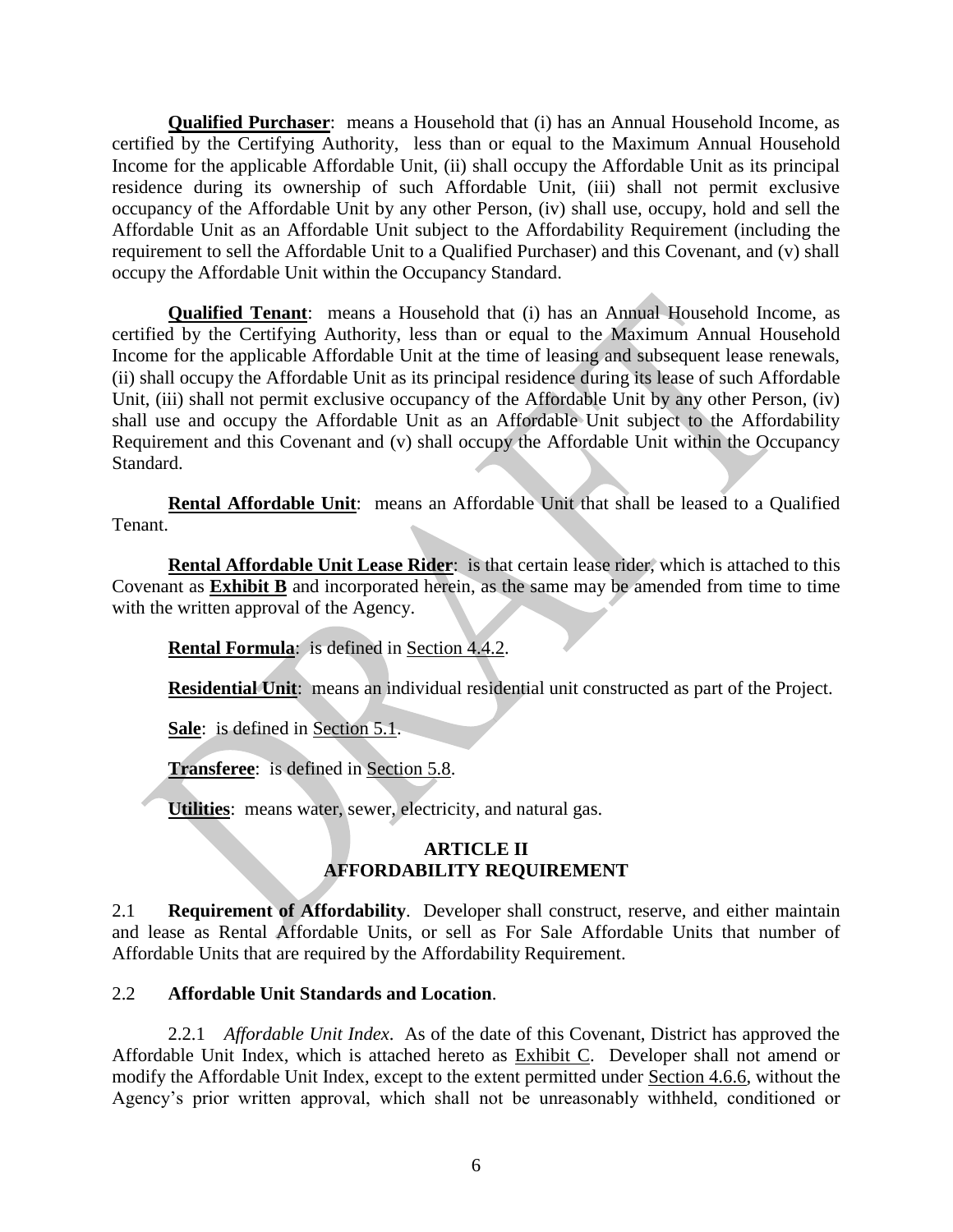delayed. Any such approved amendment or modification shall be recorded in the Land Records as an amendment to this Covenant.

2.2.2 *Unit Mix*. The distribution of Affordable Units shall be proportional to that of the Market-Rate Units (e.g., if the Market-Rate Units have a mix of 30% studios, 40% onebedrooms, and 30% two-bedrooms, the Affordable Units shall have a similar mix).

2.2.3 *Size.* The Affordable Units shall be of a size substantially similar to the Market-Rate Units, provided that Affordable Units may be the smallest size of each market rate type (studio, 1-bedroom and 2-bedroom units) and have no luxury-scaled unit counterpart.

2.2.4 *Exterior Finishes*. Exterior finishes of Affordable Units will be substantially similar to the appearance, finish and durability of the exterior finishes of the Market-Rate Units.

2.2.5 *Interior Finishes*. Developer agrees that the interior base finishes, appliances and equipment in the Affordable Units shall be functionally equivalent to the Market-Rate Units.

2.2.6 *Affordable Unit Location*.Affordable Units shall be disbursed throughout the Project and shall not be concentrated on any one floor or within a tier or section of the Project.

#### 2.3 **Marketing Affordable Units**.

2.3.1 *Marketing Plan.* Developer shall create an Affordable Unit Marketing Plan that sets forth its plan for marketing the Affordable Units to Households who may be Qualified Tenants or Qualified Purchasers, as applicable. The Affordable Unit Marketing Plan shall be subject to the Agency's prior written approval and shall be submitted to and approved by the Agency prior to marketing any Affordable Units for sale or rent. Developer may contract with the Certifying Authority to implement the Affordable Unit Marketing Plan.

2.3.2 *Housing Locator.* When an Affordable Unit becomes available for rent or for sale, Owner shall register the Affordable Unit on the Housing Locator website established under the Affordable Housing Clearinghouse Directory Act of 2008, D.C. Law 17-215, effective August 15, 2008, and indicate the availability of such Affordable Unit and the application process for the Affordable Unit.

2.4 **Certifying Authority.** Each Owner shall select a Certifying Authority, which shall be subject to the Agency's prior written approval, not to be unreasonably withheld, conditioned or delayed. Owner may contact the Agency with questions and information about the selection of a Certifying Authority. The Certifying Authority shall review documentation and verify a Household's Annual Household Income and Household's size in order to determine whether that Household is a Qualified Tenant or Qualified Purchaser, as applicable. If a Household is determined to be a Qualified Tenant or Qualified Purchaser, as applicable, the Certifying Authority shall issue a Certification of Income for the subject Household.

#### **ARTICLE III USE**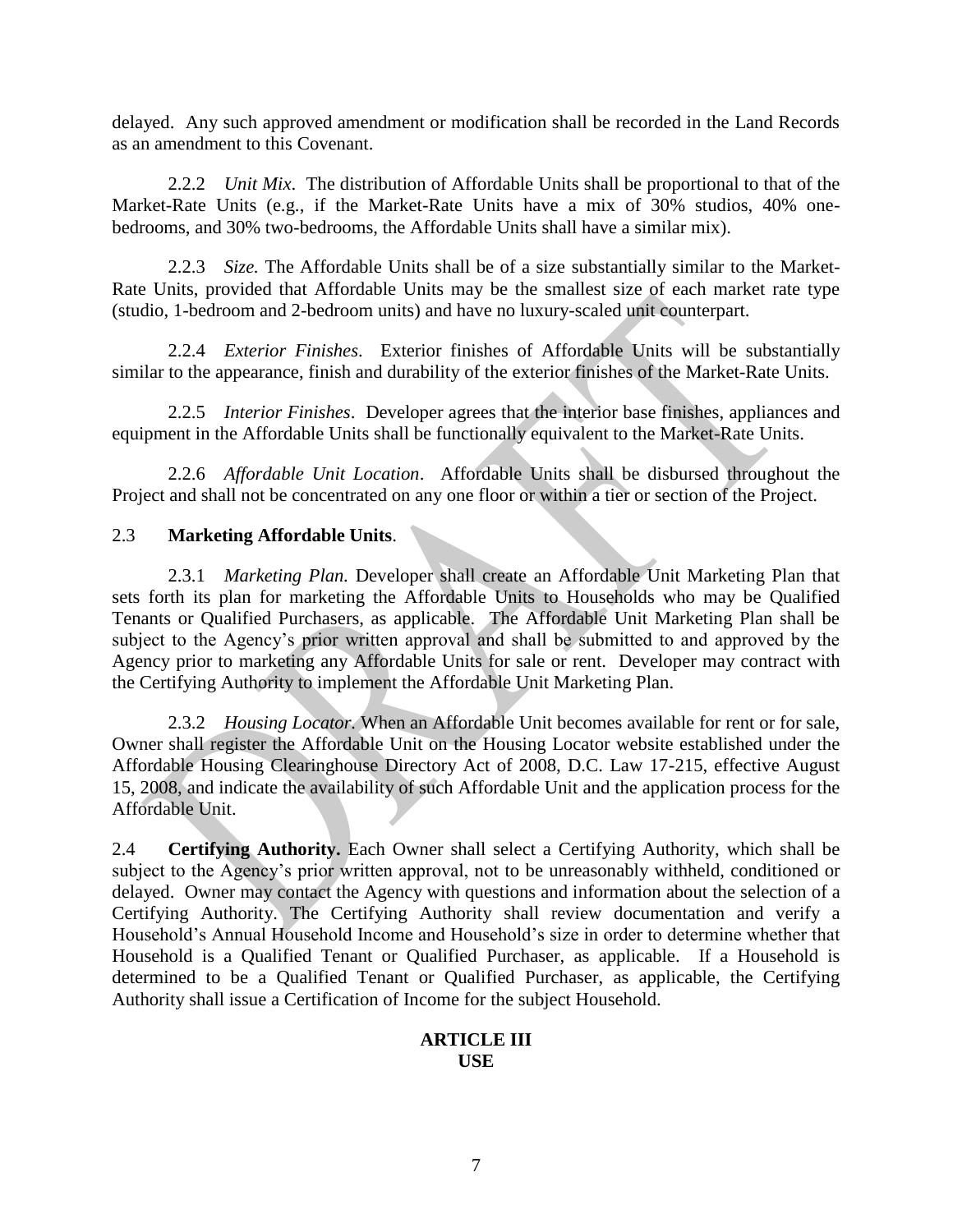3.1 **Use.** Except as provided herein**,** all Affordable Unit Owners and Affordable Unit Tenants shall have the same and equal use and enjoyment of all of the amenities of the Property and services provided at the Property as the owners or tenants of the comparable Market-Rate Units. No restrictions, requirements or rules shall be imposed on Affordable Unit Owners or Affordable Unit Tenants that are not imposed equally on the owners or tenants of the comparable Market-Rate Units. If amenities, services, upgrades, or ownership or rental of parking and other facilities are offered as an option at an additional upfront and or recurring cost or fee to the comparable Market-Rate Units, such amenities, services, upgrades, or ownership or rental of parking and other facilities shall be offered to the Affordable Unit Owners and Affordable Unit Tenants of comparable Affordable Units at the same upfront and or recurring cost or fee charged to the Market-Rate Units. If there is no cost or fee charged to the owners or tenants of the comparable Market-Rate Units for such amenities, services, upgrades, or ownership or rental of parking and other facilities, there shall not be a cost or fee charged to Affordable Unit Owners or Affordable Unit Tenants of comparable Affordable Units.

3.2 **Demolition/Alteration.** Owner shall maintain, upkeep, repair and replace interior components (including fixtures, appliances flooring and cabinetry) of the Affordable Unit with interior components of equal or better quality than those interior components being replaced. Owner shall not demolish or otherwise structurally alter an Affordable Unit or remove fixtures or appliances installed in an Affordable Unit other than for maintenance and repair without the prior written approval of the Agency, which approval shall be in the sole discretion of the Agency.

## **ARTICLE IV RENTAL OF AFFORDABLE UNITS**

4.1 **Lease of Rental Affordable Units**. In the event the Project contains Rental Affordable Units, Developer shall reserve, maintain and lease the Rental Affordable Units to Qualified Tenants (a) in accordance with this Covenant, and (b) at a rental rate at or below the Maximum Allowable Rent.

## 4.2 **Rental Affordable Unit Lease Requirements**.

4.2.1 *Form of Lease.* To lease a Rental Affordable Unit to a Qualified Tenant, Developer shall use a lease agreement to which is attached and incorporated a Rental Affordable Unit Lease Rider. The Rental Affordable Unit Lease Rider shall be executed by Developer and each Qualified Tenant prior to the Qualified Tenant's occupancy of the Rental Affordable Unit. Any occupant of the Rental Affordable Unit who is eighteen (18) years or older shall be a party to the lease agreement and shall execute the Rental Affordable Unit Lease Rider.

4.2.2 *Effectiveness of Lease.* The lease of a Rental Affordable Unit shall only be effective if a Rental Affordable Unit Lease Rider, a Certification of Income and a Certificate of Tenant Eligibility are attached as exhibits to the lease agreement. Failure to attach the foregoing shall render the lease null and void *ab initio*.

4.2.3 *Developer to Maintain Copies.* Developer shall maintain or cause to be maintained copies of all initial and renewal leases executed with Qualified Tenants for a period of no less than five (5) years from the expiration or termination of such lease.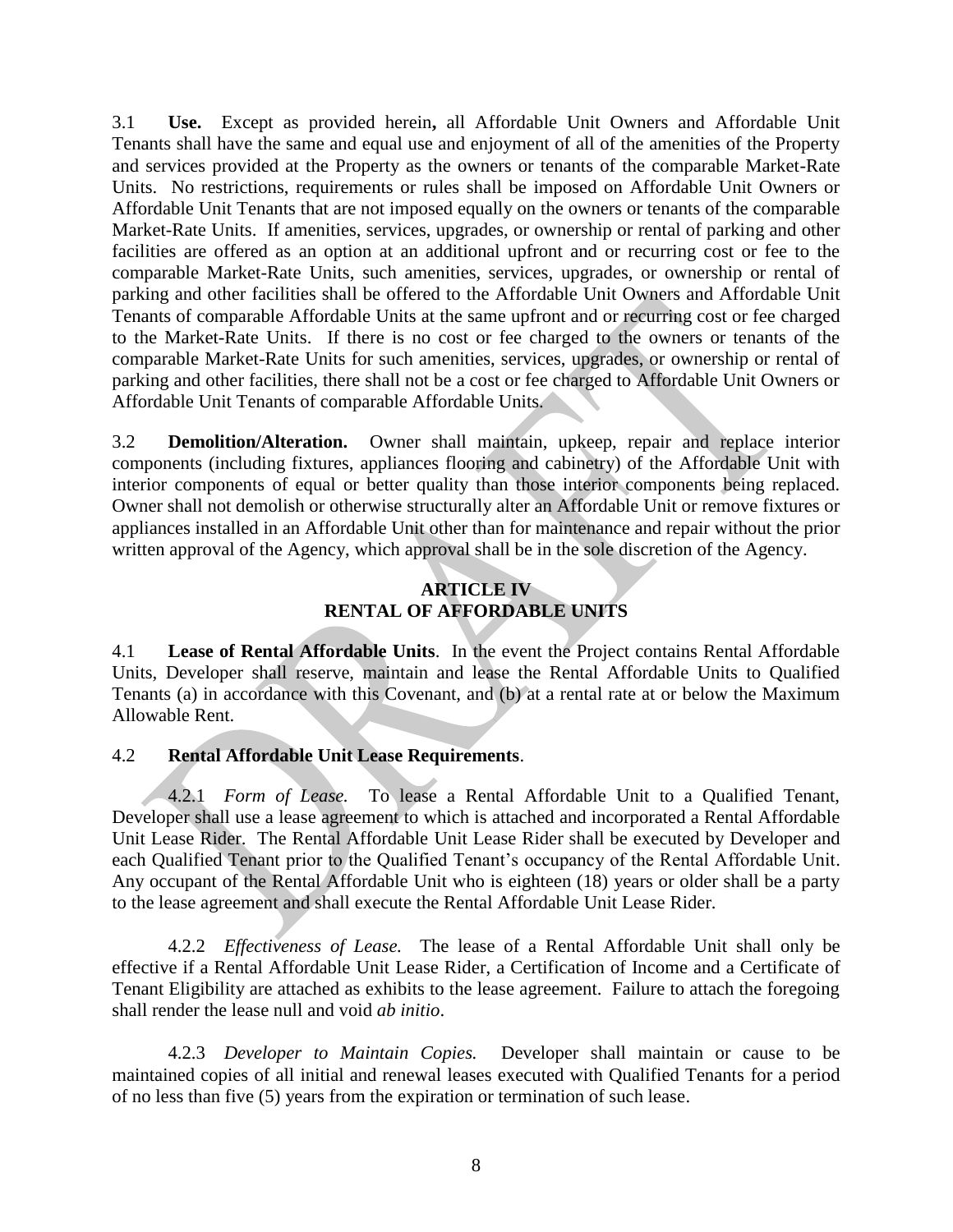#### 4.3 **Rental Affordable Unit Admissions Process**.

4.3.1 *Referrals.* Developer may obtain referrals of prospective tenants of Rental Affordable Units from federal and District of Columbia agencies, provided such referrals comply with the requirements of this Covenant. In all events, before a prospective tenant leases a Rental Affordable Unit, their Annual Household Income shall be verified by a Certifying Authority.

4.3.2 *Consideration of Applicants*. For the initial occupancy of the Rental Affordable Units, Developer shall select Qualified Tenants through a lottery system or other system as otherwise approved by the Agency as shall be further provided in the Affordable Unit Marketing Plan. Following the initial occupancy of the Affordable Units, Developer shall consider each applicant in the order in which received by Developer, whether received pursuant to the Affordable Unit Marketing Plan or referred pursuant to Section 4.3.1.

4.3.3 *Rejection of Applicants.* In connection with the leasing of a Rental Affordable Unit, Developer may reject any applicant if, after diligent review of such applicant's application, Developer determines in good faith that such applicant does not meet Developer's criteria to lease or occupy a Rental Affordable Unit, provided such criteria do not violate applicable District of Columbia and federal laws and is the same criteria used by Developer to lease or occupy the Market-Rate Units. In the event any rejected applicant raises an objection or challenges Developer's rejection of such applicant, Developer shall be solely responsible for ensuring that its rejection of such applicant is not in violation of federal law and/or the D.C. Human Rights Act, D.C. Official Code § 2-1400 *et seq*. Developer shall provide the Agency with all documents evidencing Developer's review and rejection of an applicant, upon the request of the Agency.

4.3.4 *Determination of Eligibility.* Each tenant seeking to occupy a Rental Affordable Unit shall have its Annual Household Income verified by and obtain a Certification of Income from the Certifying Authority prior to leasing such unit.

#### 4.4 **Initial Rental Affordable Unit Lease Terms.**

4.4.1 *Term*. The term of any Rental Affordable Unit lease agreement shall be for a period of one (1) year.

4.4.2 *Establishment of Maximum Rent*. The maximum allowable monthly rent (**"Maximum Allowable Rent"** or **"MAR"**) for each Rental Affordable Unit shall be determined through the use of one of the two following formulas: (a)  $MAR = (AMI * DAL * OSF * 30%) /$  $12 - MU$  (if the Household pays any Utility costs directly to the Utility providers) or (b) MAR =  $(AMI * DAL * OSF * 30%) / 12$  (if all Utility costs are included in the rent payment to Owner) (**"Rental Formula"**), where:

- $(1)$  AMI = see definitions
- (2)  $DAL = Designated Affordability Level (%)$
- (3) OSF = Occupancy Standard Factor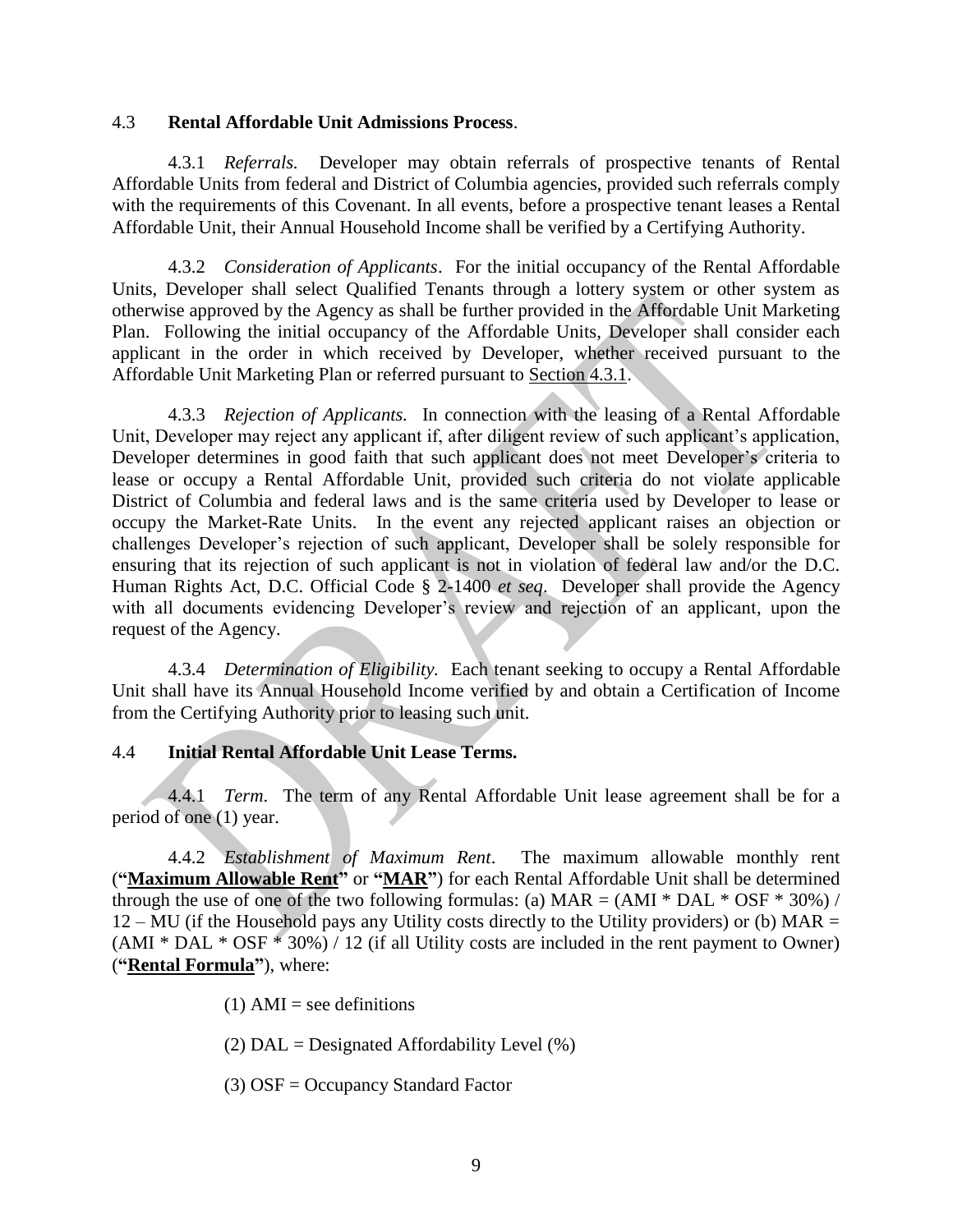(4)  $30\% =$  Thirty percent (30%)

 $(5)$  12 = Number of months in the lease period

(6)  $MU = Monthly$  Utilities paid by the Affordable Unit Tenant. The utility schedule published by the District of Columbia Housing Authority shall be utilized to estimate the MU.

4.5 **Income Determinations.** The Annual Household Income for a prospective tenant of a Rental Affordable Unit shall be determined as of the date of the lease and any lease renewals for such Rental Affordable Unit. A Household's income eligibility to rent a Rental Affordable Unit is determined by calculating both the Maximum Annual Household Income for a Household occupying the Rental Affordable Unit and the Minimum Annual Household Income for a Household occupying the Rental Affordable Unit. The Certifying Authority shall verify that the Household's Annual Household Income is between the MAXI and MINI.

4.5.1 *Maximum Annual Household Income*. The Maximum Annual Household Income is determined through the use of the formula:  $MAXI = (AMI * DAL * HAF)$ . Examples of the calculation of Maximum Annual Household Income are included in the attached Schedule 1.

4.5.2 *Minimum Annual Household Income*. The Minimum Annual Household Income is determined by multiplying the total monthly Housing Cost by twelve (12) and dividing this number by thirty-eight percent (38%). Examples of the calculation of the Minimum Annual Household Income are included in the attached Schedule 1.

#### 4.6 **Subsequent Lease Years**

4.6.1 *Use of Rental Formula*. Developer shall use the Rental Formula to determine the Maximum Allowable Rent in lease years after the first lease year.

4.6.2 *Renewal by Affordable Unit Tenant*. For each Affordable Unit Tenant who intends to renew its residential lease, no earlier than ninety (90) days and no later than thirty (30) days before each anniversary of the first day of a residential lease, Developer shall obtain the following: (i) a Certification of Residency from each such Affordable Unit Tenant; and (ii) a Certification of Income completed by the Certifying Authority. Developer shall not permit a renewal of an Affordable Unit Tenant's lease unless the Affordable Unit Tenant has provided Developer with these documents as required herein and the tenant is determined to be a Qualified Tenant. If the Affordable Unit Tenant fails to provide such documents, Developer shall treat such tenant as an Over-Income Tenant and charge market-rate rent, upon which Developer shall designate another unit as a Rental Affordable Unit in accordance with Section 4.6.6.

4.6.3 *Annual Recertification of Tenants*. Upon receipt of an Affordable Unit Tenant's renewal documents at annual recertification, Certifying Authority shall determine the Affordable Unit Tenant's income eligibility pursuant to Section 4.5 for the subject Rental Affordable Unit and notify Affordable Unit Tenant of the same within fifteen (15) days prior to the expiration of the then-current lease term. Any Affordable Unit Tenant whose Annual Household Income remains at or below the Maximum Annual Household Income for the subject Rental Affordable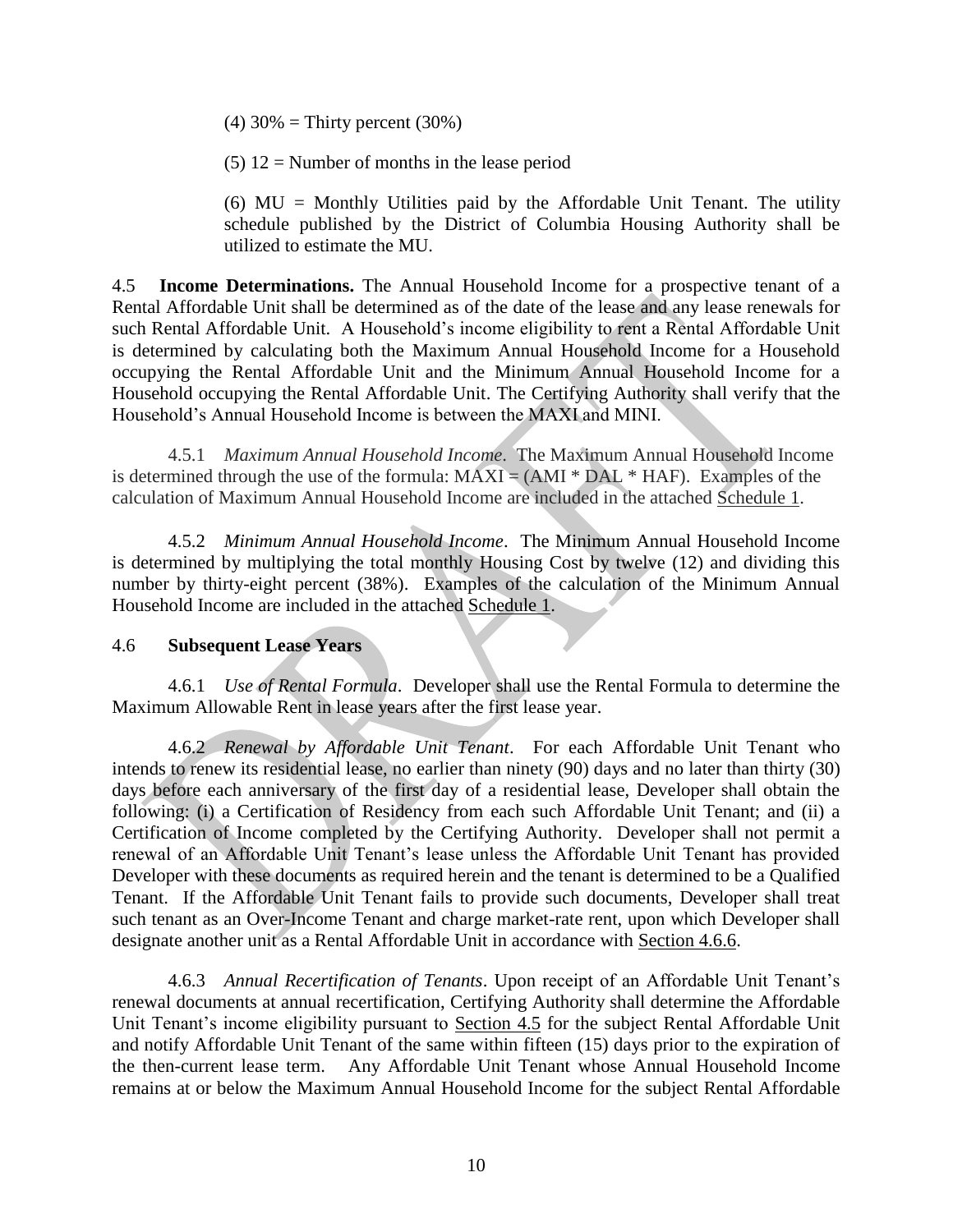Unit will be eligible to remain in the Rental Affordable Unit and to renew his/her lease at the then-current lease rate for the particular Rental Affordable Unit.

4.6.4 *Annual Recertification of Under Income Tenants.* Upon annual recertification, any Affordable Unit Tenant whose Annual Household Income remains at or below the Maximum Annual Household Income for the subject Rental Affordable Unit, but whose Annual Household Income is less than the Minimum Annual Household Income for the subject Rental Affordable Unit, may elect either to (i) remain in the Rental Affordable Unit up to the then-current Maximum Allowable Rent for the subject Rental Affordable Unit or (ii) vacate the Rental Affordable Unit at the end of the tenant's lease term.

4.6.5 *Annual Recertification of Over-Income Tenants.* Upon annual recertification, if an Affordable Unit Tenant's Annual Household Income is determined to exceed the Maximum Annual Household Income for the subject Rental Affordable Unit (such tenant, an "**Over-Income Tenant**"), then the Over-Income Tenant may elect to remain in the Rental Affordable Unit and pay the rent applicable to (a) a higher Designated Affordability Level, if a higher Designated Affordability Level exists for the Property, for which the Over-Income Tenant's Annual Household Income qualifies, whereupon Developer shall change the Designated Affordability Level of the Rental Affordable Unit to the higher Designated Affordability Level pursuant to Section 4.6.6, or (b) a like-sized Market-Rate Unit, if the Over Income Tenant's Annual Household Income does not qualify for a higher Designated Affordability Level, but qualifies for a like-sized Market-Rate Unit, whereupon Developer shall designate a Market-Rate Unit as a Rental Affordable Unit pursuant to Section 4.6.6.

4.6.6 *Changes to Unit Location.* Developer may only change the designation of a Rental Affordable Unit to a new Designated Affordability Level or to a Market-Rate Unit as necessary to allow an Over-Income Tenant to remain in the unit. Following any change in designation of a Rental Affordable Unit to a higher Designated Affordability Level or to a Market-Rate Unit, as applicable, Developer shall designate the next available Rental Affordable Unit at that same higher Designated Affordability Level or Market-Rate Unit of similar size and location in the Property to the lower Designated Affordability Level from which the original Rental Affordable Unit had been changed in order to bring the Property in conformity with the Affordability Requirement.

4.6.7 *Rent from Subsidies*. Nothing herein shall be construed to prevent Developer from collecting rental subsidy or rental-related payments from any federal or District of Columbia agency paid to Developer and/or the Affordable Unit Tenant, or on behalf of an Affordable Unit Tenant, to the extent receipt of such payment is otherwise in compliance with the requirements of this Covenant. Such rental subsidy or rental-related payment shall be included in the calculation to determine if a tenant is a Qualified Tenant.

4.7 **No Subleasing of Rental Affordable Units.** An Affordable Unit Tenant may not sublease any portion of its Rental Affordable Unit or assign its lease to any other Household and Developer shall not knowingly allow such Rental Affordable Unit to be subleased, except with the Agency's prior written consent, in the Agency's sole and absolute discretion.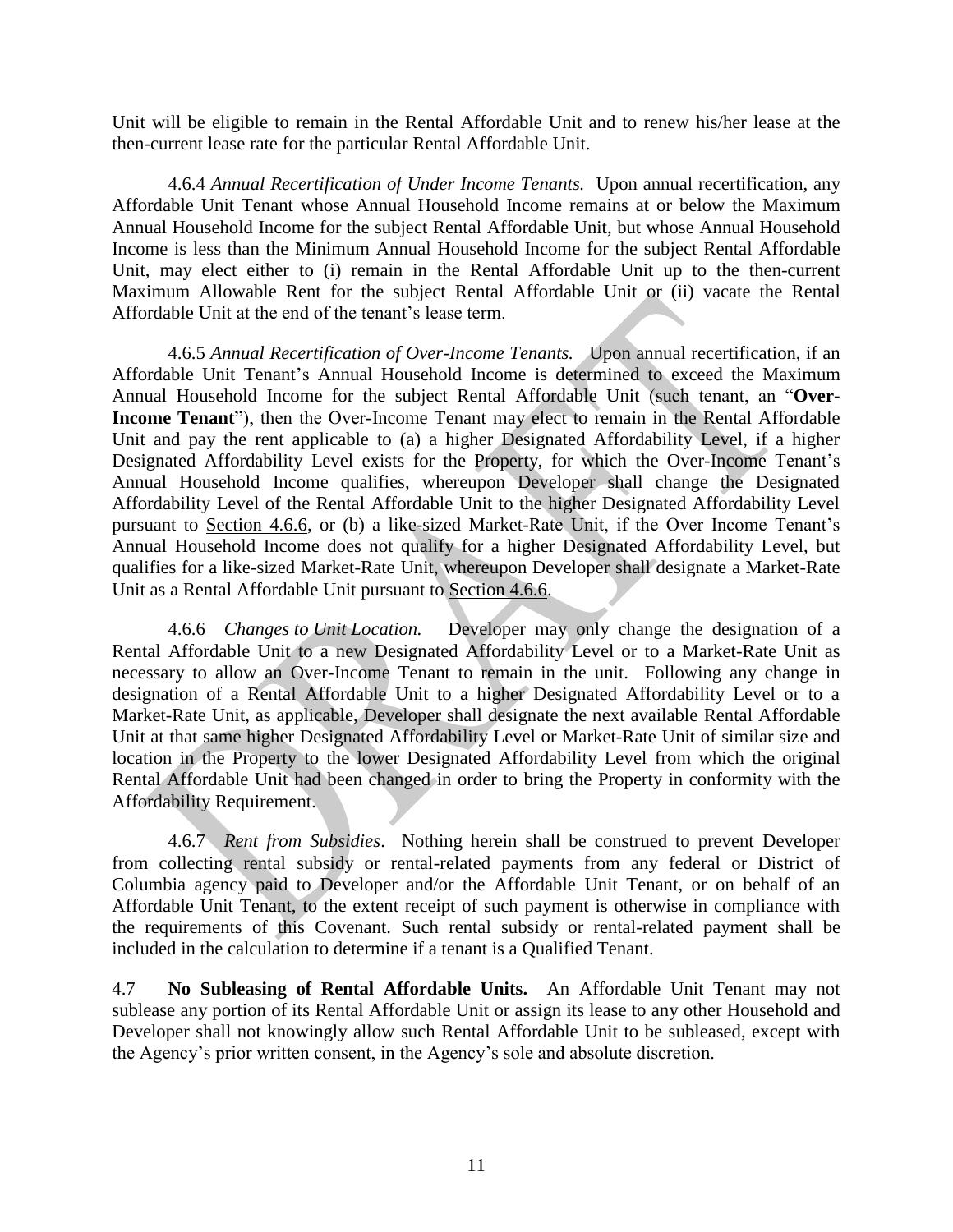4.8 **Representations of Affordable Unit Tenant.** By execution of a lease for a Rental Affordable Unit, each Affordable Unit Tenant shall be deemed to represent and warrant to the Agency and Developer, each of whom may rely thereon, that the Affordable Unit Tenant meets, and will continue to meet, all eligibility requirements contained in this Covenant for the rental of a Rental Affordable Unit.

4.9 **Representations of Developer.** By execution of a lease for a Rental Affordable Unit, Developer shall be deemed to represent and warrant to the Agency, which may rely on the following, that: (i) the Household is determined to be a Qualified Tenant by the Certifying Authority, and (ii) Developer is not collecting more than the Maximum Allowable Rent.

4.10 **Annual Reporting Requirements.** Beginning with the first occupancy of any Affordable Unit, Developer shall provide an annual report (**"Annual Report"**) to the Agency regarding the Rental Affordable Units, which shall be submitted on each anniversary date of the Effective Date of this Covenant. The Annual Report shall include the following:

(a) the number and identification of the Rental Affordable Units, by bedroom count, that are occupied;

(b) the number and identification of the Rental Affordable Units, by bedroom count, that are vacant;

(c) for each Rental Affordable Unit that is vacant or that was vacant for a portion of the reporting period, the manner in which the Rental Affordable Unit became vacant (e.g. eviction or voluntary departure) and the progress in re-leasing that unit;

(d) for each occupied Rental Affordable Unit, the names and ages of all persons in the Household, the Household size, date of initial occupancy, and total Annual Household Income as of the date of the most recent Certification of Income;

(e) a sworn statement that, to the best of Developer's information and knowledge, the Household occupying each Rental Affordable Unit meets the eligibility criteria of this Covenant;

(f) a copy of each new or revised Certification of Income for each Household renting a Rental Affordable Unit;

(g) a copy of each new or revised Certification of Residency for each Household renting a Rental Affordable Unit;

(h) a copy of each inspection report and Certification of Inspection for each Rental Affordable Unit; and

(i) a copy of all forms, policies, procedures, and other documents reasonably requested by the Agency related to the Rental Affordable Units.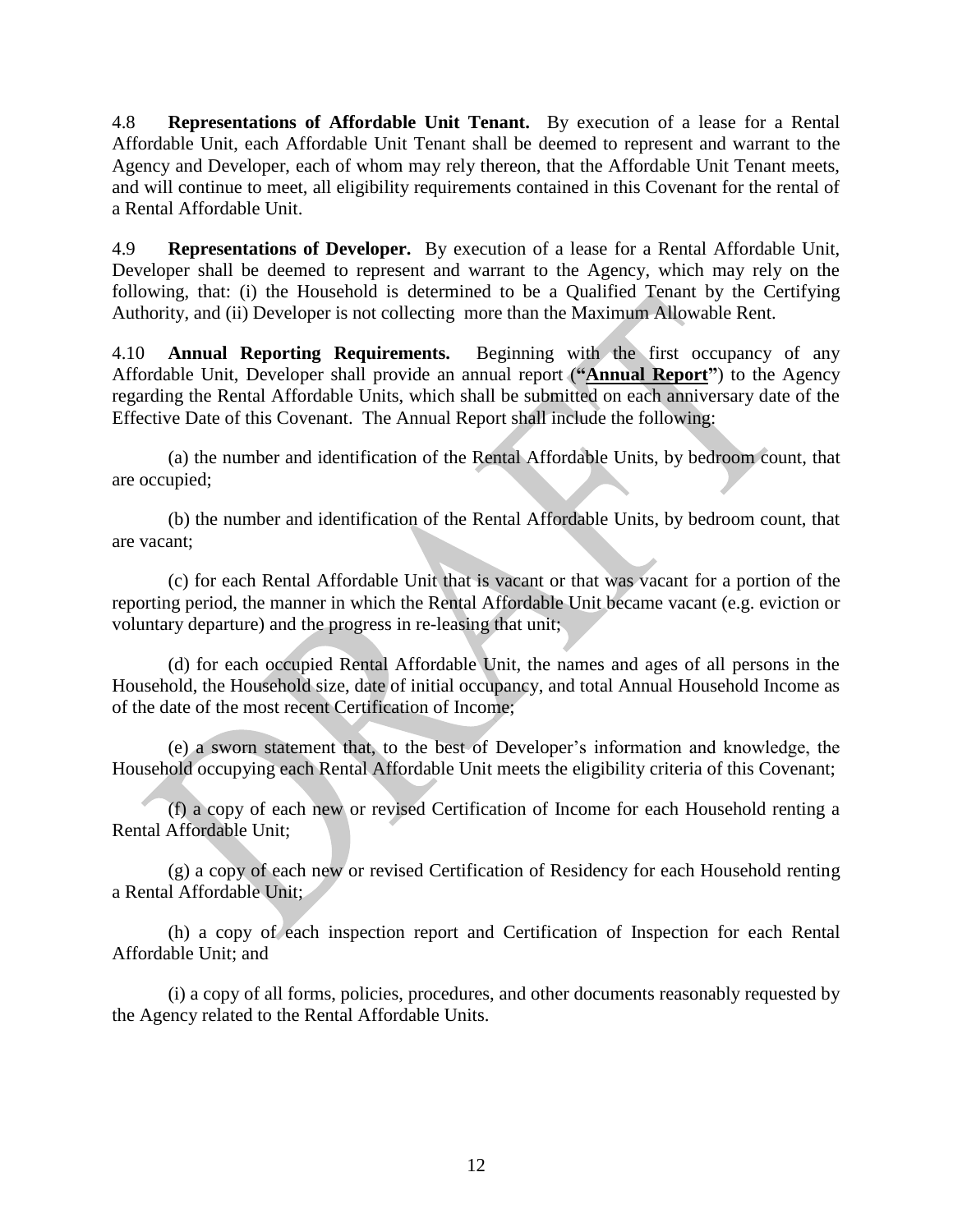The Annual Reports shall be retained by Developer for a minimum of five (5) years after submission and shall be available, upon reasonable notice, for inspection by the Agency or its designee. Notwithstanding anything contained herein to the contrary, in the event that Developer provides a report to an agency within the District government with content substantially similar to the content of the Annual Reports described in this section, subject to the Agency's prior written approval, then the reporting requirements under this section shall be satisfied upon Developer's delivery of such report to the Agency. The Agency may request Developer to provide additional information in support of its Annual Report.

4.11 **Confidentiality.** Except as may be required by applicable law, including, without limitation to, the *District of Columbia Freedom of Information Act of 1976,* D.C. Code *§* 2-531 *et seq*. (2001), Developer, Certifying Authority and the Agency shall not disclose to third parties the personal information of the Households, including the identity of the Households, submitted as a part of the Annual Report.

4.12 **Inspection Rights.** The Agency or its designee shall have the right to inspect the Rental Affordable Units, upon reasonable advance notice to Developer. If Developer receives such notice, Developer shall, in turn, give reasonable advance notice of the inspection to the tenant(s) occupying the specific Rental Affordable Unit(s). The Agency or its designee shall have the right to inspect a random sampling of the Rental Affordable Units to confirm that the units are in compliance with applicable statutory and regulatory housing requirements and as otherwise permitted under this Covenant. The Agency or its designee shall have the right to conduct audits of a random sampling of the Rental Affordable Units and associated files and documentation to confirm compliance with the requirements of this Covenant.

#### **ARTICLE V SALE OF AFFORDABLE UNITS**

5.1 **Sale of For Sale Affordable Units**. In the event the Project contains For Sale Affordable Units, the Owner shall comply with the provisions of this Article V for the sale of such Affordable Units. Owner shall not convey all or any part of its fee interest ("**Sale**"), whether or not for consideration, in a For Sale Affordable Unit to any Person other than a Qualified Purchaser. Developer and each Affordable Unit Owner of such For Sale Affordable Unit shall only sell to a buyer who has obtained a Certification of Income and who is a Qualified Purchaser.

5.1.1 *Maximum Sales Price.* The sale price of each For Sale Affordable Unit upon an initial Sale shall not exceed an amount (the "**Maximum Sales Price**") that is affordable to a Household with an Annual Household Income at the Designated Affordability Level, adjusted by the Occupancy Standard Factor, spending not more than thirty percent (30%) of their Annual Household Income on Housing Cost. The Housing Cost includes mortgage payments, property taxes, condominium and homeowner fees, and hazard insurance, if applicable, and shall be calculated in accordance with Schedule 2 attached hereto and incorporated herein. The Agency shall approve the Maximum Sales Prices for each For Sale Affordable Unit prior to the marketing and sale of such For Sale Affordable Unit.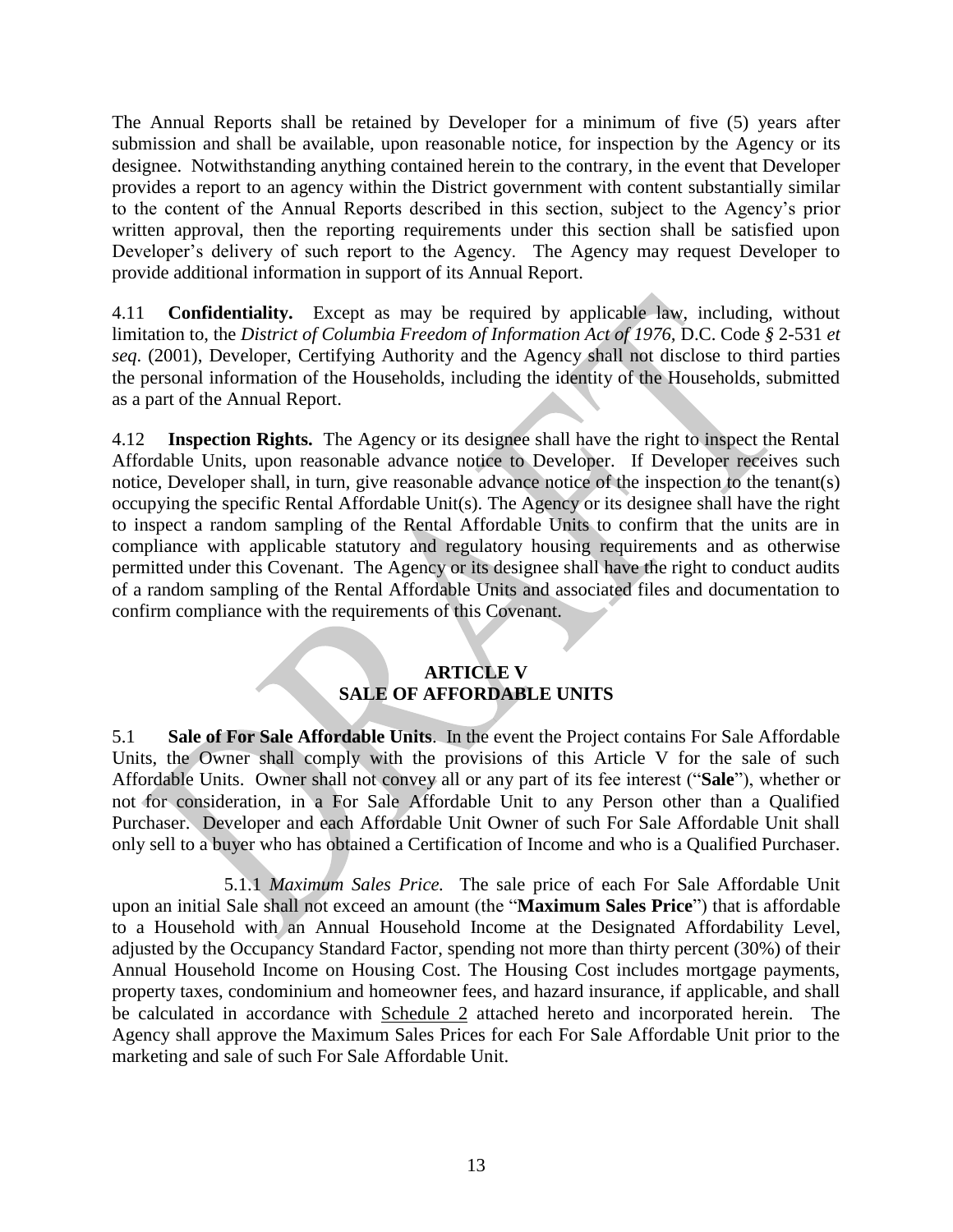5.1.2 *Maximum Resale Price*. The Maximum Resale Price for each Sale subsequent to the initial Sale shall be calculated in accordance with Schedule 3 attached hereto and incorporated herein. The Agency shall approve the Maximum Resale Prices for each For Sale Affordable Unit prior to the marketing and resale of such For Sale Affordable Unit.

5.1.3 *Housing Purchase Assistance Program and other subsidized funding.* The Maximum Sales Price and Maximum Resale Price of a For Sale Affordable Unit shall be determined as described in Sections 5.1.1 and 5.1.2, regardless of the prospective buyer's use of Housing Purchase Assistance Program and/or other subsidized funding for the purchase of the For Sale Affordable Unit.

5.2 **Procedures for Sales**. The following procedures shall apply to (i) Developer with respect to the initial Sale of a For Sale Affordable Unit, and (ii) an Affordable Unit Owner of a For Sale Affordable Unit desiring to sell his or her For Sale Affordable Unit.

5.2.1 *Income Eligibility.* For any Qualified Purchaser, the Annual Household Income shall be determined as of the date of the sales contract for such For Sale Affordable Unit. To the extent settlement for a For Sale Affordable Unit will not occur within 90 days after the sales contract, the Annual Household Income of the prospective Qualified Purchaser shall be determined again within 90 days prior to settlement. A Household's eligibility to purchase a For Sale Affordable Unit is determined by calculating both the Maximum Annual Household Income for a Household seeking to occupy the For Sale Affordable Unit and the Minimum Annual Household Income for a Household seeking to occupy the For Sale Affordable Unit and verifying that the prospective Household's Annual Household Income is between the MAXI and MINI. The Maximum Annual Household Income is determined through the use of the formula:  $MAXI = (AMI * DAL * HAF)$ . Examples of the calculation of Maximum Annual Household Income are included in the attached Schedule 1.The Minimum Annual Household Income is determined by multiplying the total Housing Cost by twelve (12) and dividing this number by forty-one percent (41%). Examples of the calculation of Minimum Annual Household Income are included in the attached Schedule 1. The Housing Cost is determined by calculating the monthly mortgage payments using the actual terms of the Household's approved mortgage, and adding all applicable property taxes, homeownership or condominium fees, and hazard insurance. Each Qualified Purchaser shall have its Annual Household Income verified by and obtain a Certification of Income from the Certifying Authority prior to entering into the contract.

5.2.2 *Sale*. A Sale of a For Sale Affordable Unit shall only be effective if a Certificate of Purchaser Eligibility submitted by a Household to Owner and dated within ninety (90) days of the closing of such Sale is recorded prior to or contemporaneous with the deed conveying the Affordable Unit and (b) a Certification of Income is completed by a Certifying Authority within ninety (90) days before closing of such Sale. Owner, Mortgagee(s), District and any title insurer shall each be a third party beneficiary of each such Certificate of Purchaser Eligibility.

5.2.3 *Resale*. Prior to selling or otherwise transferring a fee interest in a For Sale Affordable Unit, the Affordable Unit Owner intending to re-sell such unit shall (i) contact the Agency to obtain the Maximum Resale Price and (ii) shall refer the prospective purchaser to the Agency to determine their eligibility to purchase the For Sale Affordable Unit.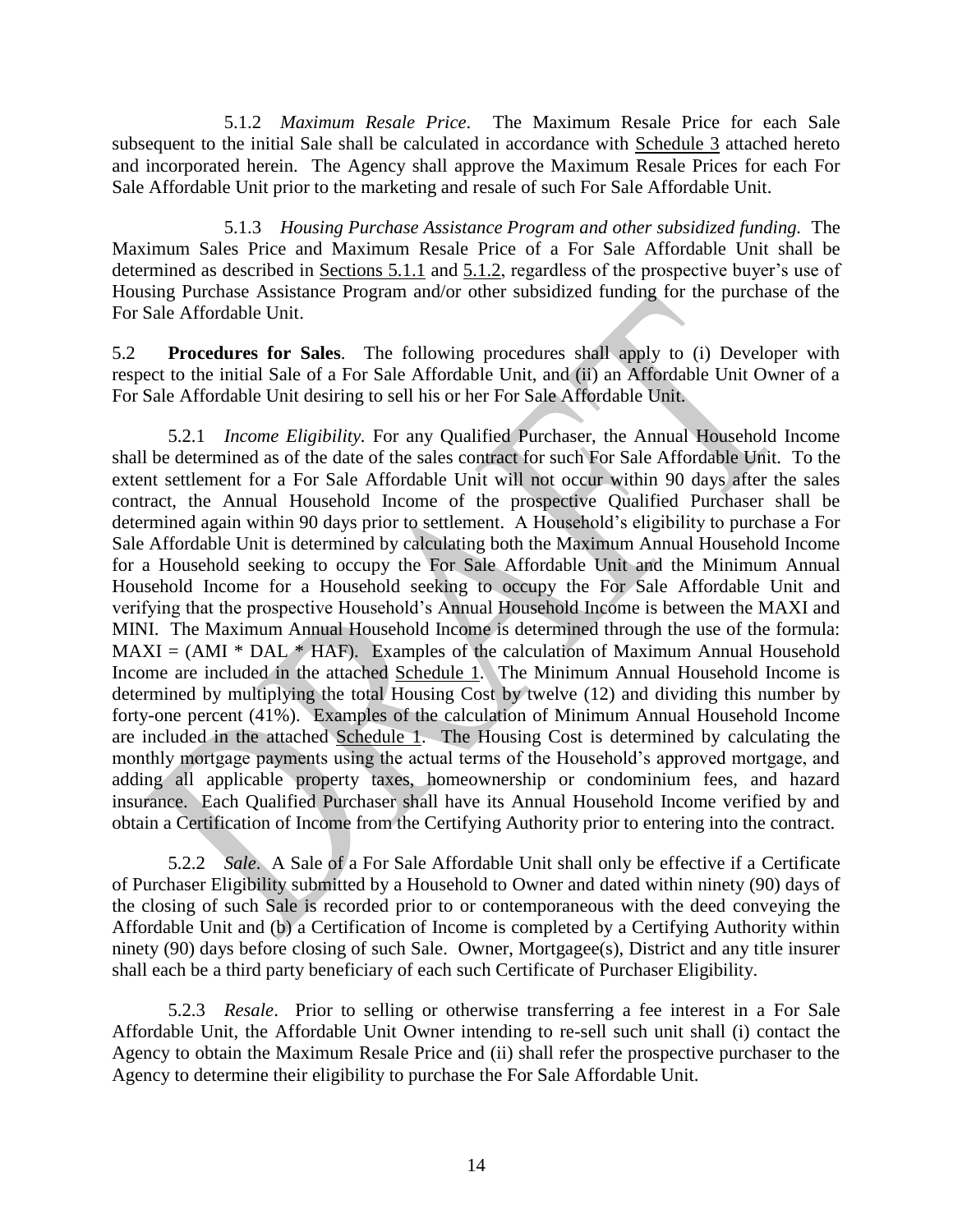#### 5.3 **Closing Procedures and Form of Deed**.

5.3.1 *Owner to Provide Copy of Covenant*. Owner shall provide the Qualified Purchaser with a copy of this Covenant prior to or at the closing on the Sale of the For Sale Affordable Unit.

5.3.2 *Form of Deed*. All deeds used to convey a For Sale Affordable Unit must have a fully executed Certificate of Purchaser Eligibility attached, and shall include the following statement in twelve (12) point or larger type, in all capital letters, on the front page of the deed:

THIS DEED IS DELIVERED AND ACCEPTED SUBJECT TO THE PROVISIONS AND CONDITIONS SET FORTH IN THAT CERTAIN AFFORDABLE HOUSING COVENANT, DATED AS OF \_\_\_\_\_\_\_\_\_\_\_, 20\_ RECORDED AMONG THE LAND RECORDS OF THE DISTRICT OF COLUMBIA AS INSTRUMENT NUMBER \_\_\_\_\_\_\_\_\_\_\_\_\_\_\_\_\_, ON \_\_\_\_\_\_\_\_\_\_\_\_\_\_\_ 20\_\_\_, WHICH AMONG OTHER THINGS IMPOSES RESTRICTIONS ON THE SALE AND CONVEYANCE OF THE SUBJECT PROPERTY.

5.3.3 *Deed for For Sale Affordable Unit*. A deed for a For Sale Affordable Unit shall not be combined with any other property, including parking spaces or storage facilities, unless the price of such property is included in the Maximum Sales Price (for initial Sales) or Maximum Resale Price (for subsequent Sales).

5.3.4 *Post-Closing Obligations*. The purchaser of a For Sale Affordable Unit shall submit to the Agency within thirty (30) days after the closing a copy of the final executed HUD settlement statement, a copy of the deed recorded in the Land Records, the Certificate of Purchaser Eligibility, and the Certification of Income.

5.4 **Rejection of Applicants**. In connection with the Sale of a For Sale Affordable Unit, Owner may reject any applicant seeking to acquire a For Sale Affordable Unit who has obtained a Certification of Income or other evidence of eligibility adopted by the Agency, if, based on such applicant's application, background and/or creditworthiness (including, without limitation, the applicant's inability to provide credible evidence that such applicant will qualify for sufficient financing to purchase the For Sale Affordable Unit), such Owner determines in good faith that such applicant does not meet the criteria to purchase or occupy a For Sale Affordable Unit, provided that such criteria does not violate applicable District of Columbia and federal laws and is the same criteria as Market-Rate Units, except as required by this Covenant. In the event any rejected applicant raises an objection or challenges Owner's rejection of such applicant, Owner shall be solely responsible for ensuring that its rejection of any applicant is not in violation of federal law and/or the D.C. Human Rights Act, D.C. Official Code § 2-1400, *et seq*. Owner shall provide the Agency with all documents evidencing Owner's review and rejection of an applicant, upon the request of the Agency.

5.5 **Representations of Owner**. By execution of a deed for a For Sale Affordable Unit, Developer (for initial Sales) and the Affordable Unit Owner (for subsequent Sales) shall be deemed to represent and warrant to, and agree with, the Agency and, if applicable, the title company, each of whom may rely on the following: that (i) the Household is determined to be a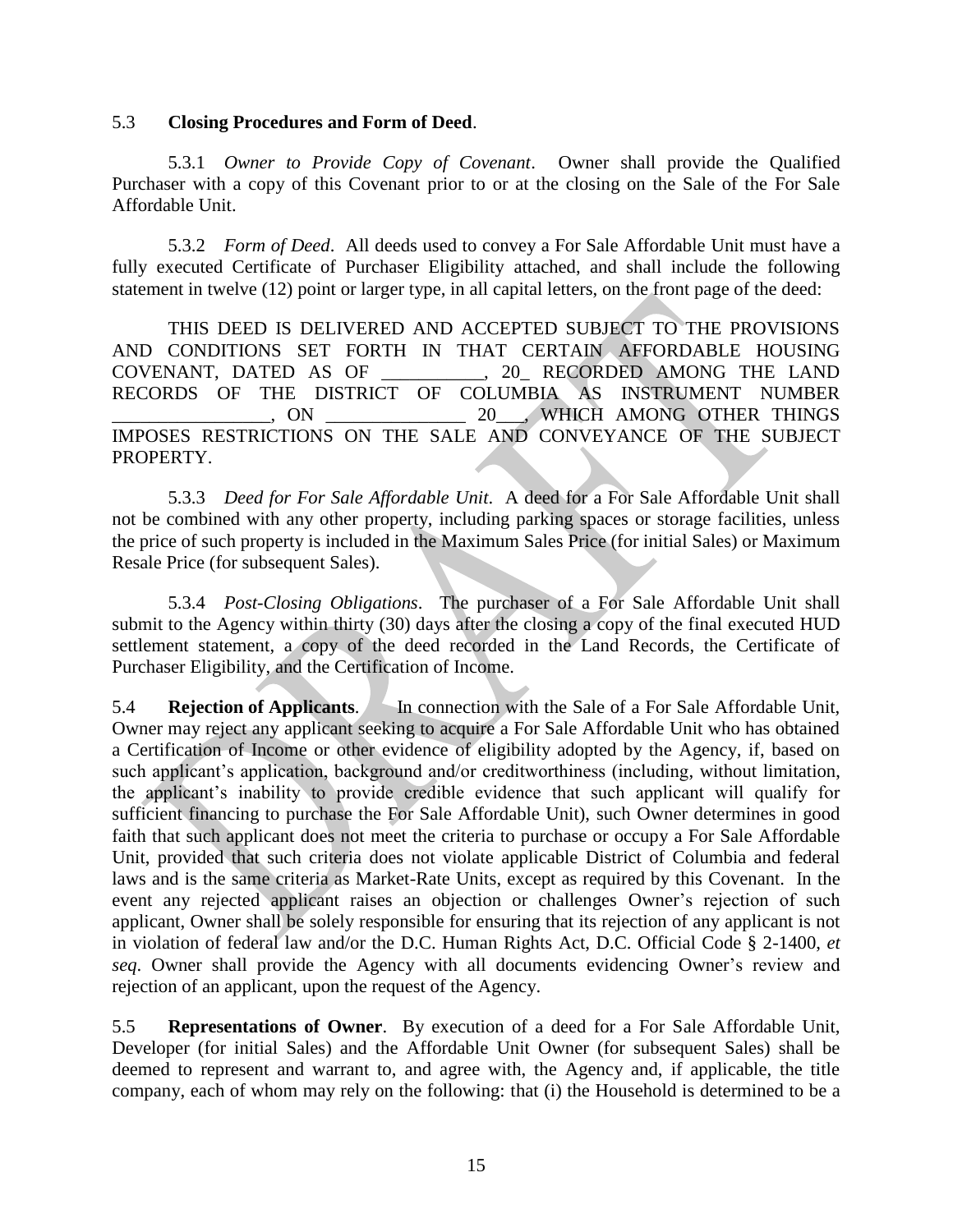Qualified Purchaser by the Certifying Authority at the Designated Affordability Level, and (ii) the sale price satisfies the terms of this Covenant.

5.6 **Annual Certification of Residency**. During the Affordability Period, the Affordable Unit Owner shall submit to the Agency annually on the anniversary of the closing date for a For Sale Affordable Unit, a Certification of Residency. The Certification of Residency shall be submitted on or with such form as may be prescribed by Agency.

5.7 **Leasing For Sale Affordable Units**. An Affordable Unit Owner shall not lease, or permit a sublease of, a For Sale Affordable Unit without the Agency's prior written approval, in the Agency's sole and absolute discretion. If the Agency approves the lease of a For Sale Affordable Unit, then that Unit shall be leased in compliance with District (e.g. rental unit registration) and federal laws, and any applicable corporate governing documents (e.g. condominium, cooperative or home owners' association bylaws or rules).

5.8 **Transfers**. Except as provided in Article VIII, in the event an Affordable Unit Owner voluntarily or involuntarily transfers all or part of the For Sale Affordable Unit pursuant to operation of law, court order, divorce, death to a transferee, heir, devisee or other personal representative of such owner of a For Sale Affordable Unit (each a "**Transferee**"), such Transferee, shall be automatically be bound by all of the terms, obligations and provisions of this Covenant; and shall either: (i) occupy the For Sale Affordable Unit if he or she is a Qualified Purchaser, or (ii) if the Transferee does not wish to or is unable to occupy the For Sale Affordable Unit, he or she shall promptly sell it in accordance with this Covenant.

5.9 **Prohibition on Occupancy**. In no event shall a Transferee who is not a Qualified Purchaser reside in a For Sale Affordable Unit for longer than ninety (90) days.

5.10 **Progress Reports**. Until all initial Sales of For Sale Affordable Units are completed, Developer shall provide Agency with annual progress reports, or more frequently upon request, on the status of its sale or rental of Affordable Units.

## **ARTICLE VI DEFAULT; ENFORCEMENT AND REMEDIES**

6.1 **Default; Remedies.** In the event Owner, Affordable Unit Tenant, a Person or a Household defaults under any term of this Covenant and does not cure such default within thirty (30) days following written notice of such default from the Agency, the District shall have the right to seek specific performance, injunctive relief and/or other equitable remedies, including compelling the re-sale or leasing of an Affordable Unit and the disgorgement of rents and sale proceeds in excess of the rental rates and sale prices permitted hereunder, for defaults under this Covenant.

6.2 **No Waiver.** Any delay by the Agency in instituting or prosecuting any actions or proceedings with respect to a default hereunder, in asserting its rights or pursuing its remedies hereunder shall not operate as a waiver of such rights.

6.3 **Right to Attorney's Fees**. If the District shall prevail in any such legal action to enforce this Covenant, then Owner, Affordable Unit Tenant, Person or Household against whom the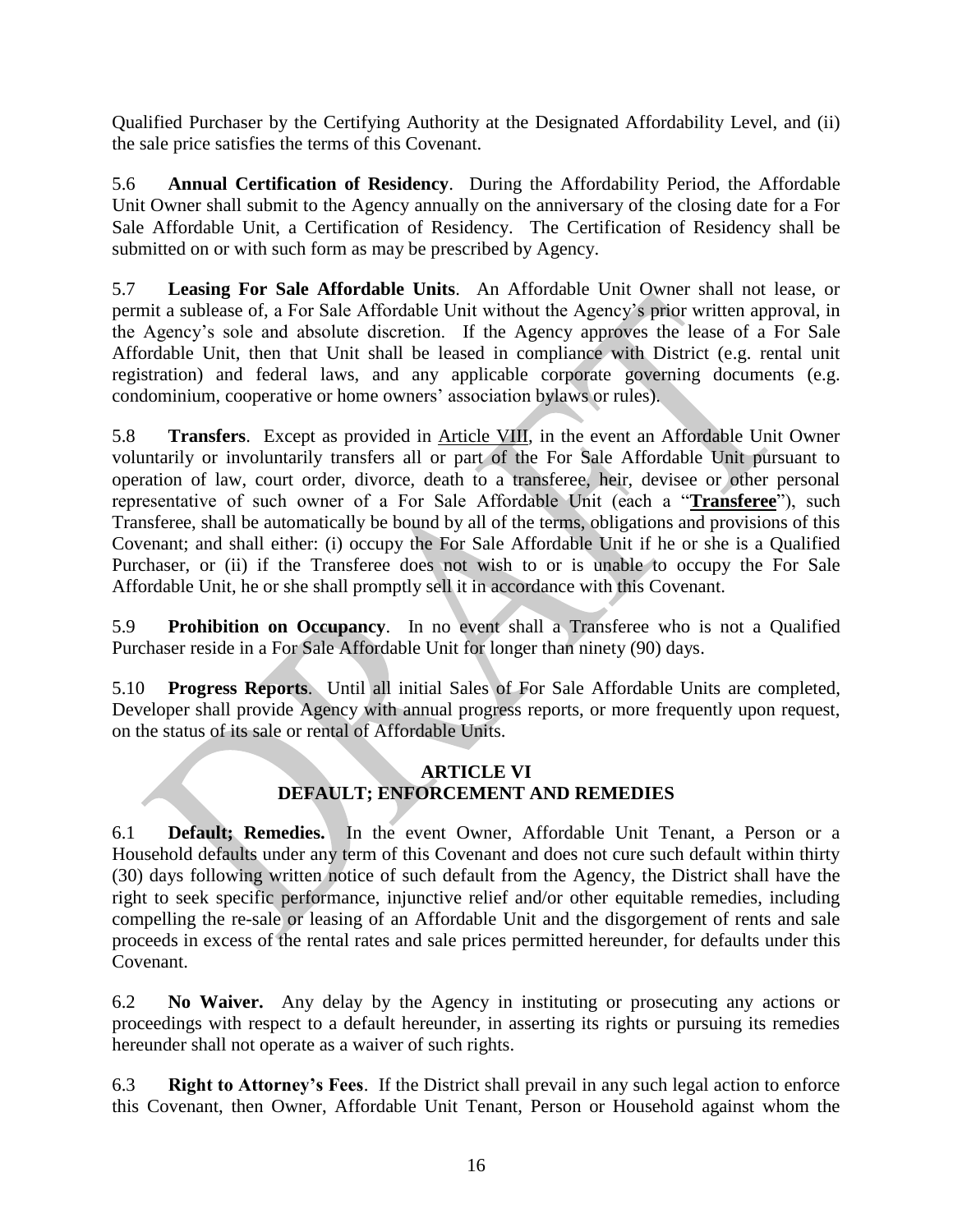District prevails, shall pay District all of its costs and expenses, including reasonable attorney fees, incurred in connection with District efforts to enforce this Covenant. If OAG is counsel for the District in such legal action, the reasonable attorney fees shall be calculated based on the then applicable hourly rates established in the most current adjusted Laffey matrix prepared by the Civil Division of the United States Attorney's Office for the District of Columbia and the number of hours employees of OAG prepared for or participated in any such action.

#### **ARTICLE VII COVENANTS BINDING ON SUCCESSORS AND ASSIGNS**

This Covenant is and shall be binding upon the Property and each Affordable Unit and shall run with the land as of the Effective Date through the Affordability Period. The rights and obligations of District, Developer, Affordable Unit Owner, and their respective successors, heirs, and assigns shall be binding upon and inure to the benefit of the foregoing parties and their respective successors, heirs, and assigns; provided however that all rights of District pertaining to the monitoring and/or enforcement of the obligations of Developer or Affordable Unit Owner hereunder shall be retained by District, or such designee of the District as the District may so determine. No Sale, transfer or foreclosure shall affect the validity of this Covenant, except as provided in Article VIII.

# **ARTICLE VIII MORTGAGES**

8.1 **Subordination of Mortgages**. All Mortgages placed against the Property, or any portion thereof, shall be subject and subordinate to this Covenant, except as provided in Section 8.3.3.

8.2 **Amount of Mortgage**. In no event shall the aggregate amount of all Mortgages placed against a For Sale Affordable Unit exceed an amount equal to one hundred five percent (105%) of the Maximum Resale Price for such unit. Prior to obtaining any Mortgage or refinancing thereof, the Affordable Unit Owner shall request from the Agency the then-current Maximum Resale Price for its For Sale Affordable Unit.

## 8.3 **Default of Mortgage and Foreclosure**.

8.3.1 *Notice of Default*. The Mortgagee shall provide the Agency written notice of any notice of default and notice of intent to foreclose under the Mortgage on the For Sale Affordable Unit. Notwithstanding the foregoing, in no event shall failure to provide such notices preclude the Mortgagee's right to proceed with its remedies for default under the Mortgage.

8.3.2 *Right of Purchase by the District*. The Agency shall have the right to purchase a For Sale Affordable Unit in the event a notice of default or notice of intent to foreclose for a Mortgage in first position was recorded in the Land Records. The purchase price shall be an amount that is the greater of (a) the amount of the debt secured by all Mortgages recorded against the subject For Sale Affordable Unit, including commercially reasonable costs and expenses, if any, incurred by Mortgagee as a result of a default and due and payable by the Affordable Unit Owner under the terms of the Mortgage or (b) the Maximum Resale Price. The Agency shall have thirty (30) days from the date a notice of default or a notice of foreclosure sale was recorded in the Land Records to exercise its option and to purchase the For Sale Affordable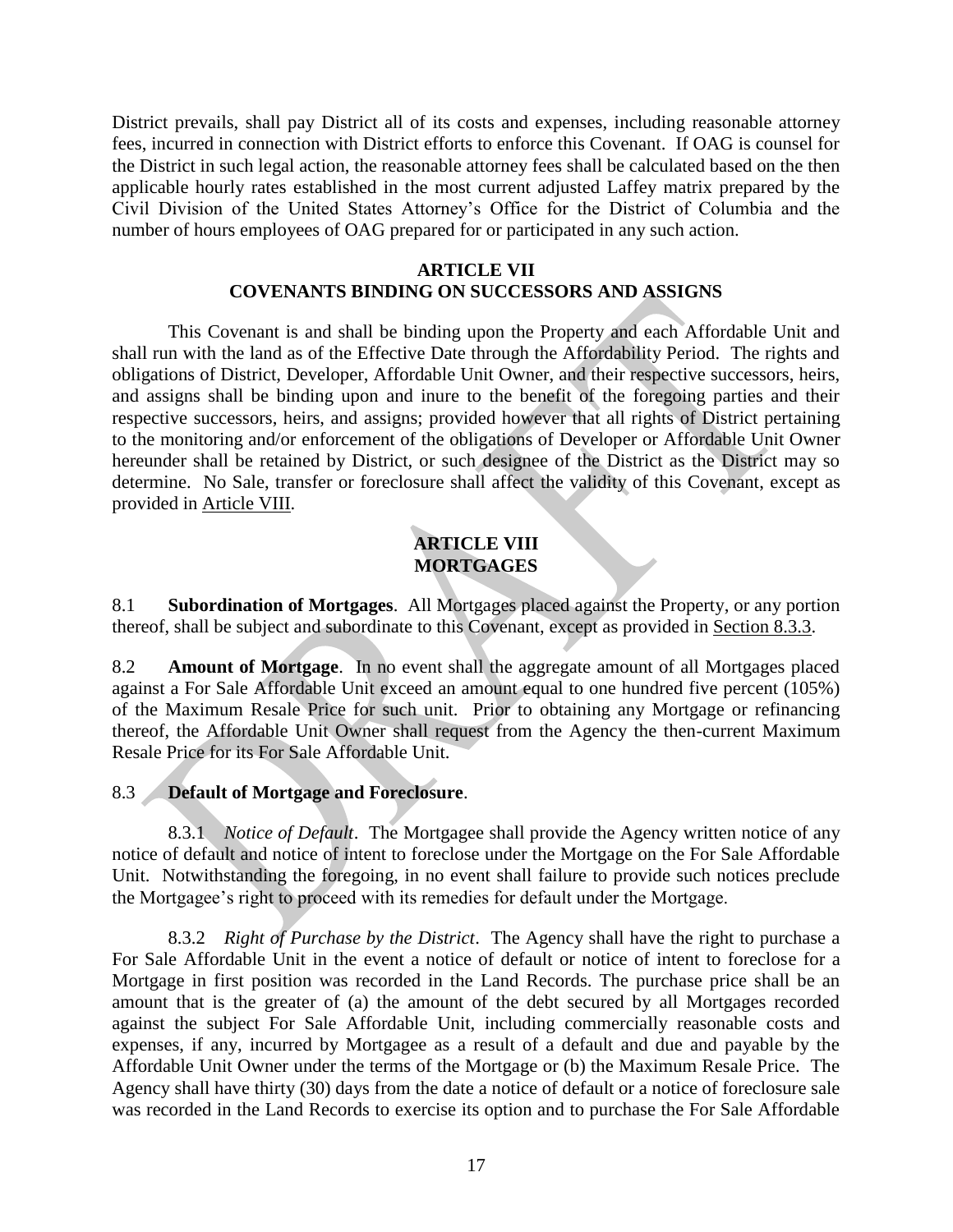Unit. The Agency's right to purchase shall automatically expire upon the transfer of the For Sale Affordable Unit by foreclosure or deed in lieu thereof. The Agency may designate another District of Columbia agency or third party to take title to the For Sale Affordable Unit.

8.3.3 *Termination Upon Foreclosure and Assignment*. In the event title to a For Sale Affordable Unit is transferred following foreclosure by, or deed in lieu of foreclosure to a Mortgagee in first position, or a Mortgage in first position is assigned to the Secretary of HUD, the terms of this Covenant applicable to such unit shall automatically terminate subject to Sections 8.3.4 and 8.4.

8.3.4 *Apportionment of Proceeds.* In the event title to a For Sale Affordable Unit is transferred according to the provisions of Section 8.3.3, the proceeds from such foreclosure or transfer shall be apportioned and paid as follows: first, to the Mortgagee, in the amount of debt secured under the Mortgage, including commercially reasonable costs and expenses, if any, incurred by Mortgagee and due and payable by the Affordable Unit Owner under the terms of the Mortgage; second, to any junior Mortgagees, in the amount of the debt secured under such Mortgages; third, to the For Sale Affordable Unit Owner, up to the amount of the Maximum Resale Price as of the date of such sale or transfer; and fourth, to the District.

8.3.5 *Effect of Foreclosure on this Covenant*. Except as provided in Section 8.3.3, in the event of foreclosure or deed in lieu thereof, this Covenant shall not be released or terminated and the Mortgagee or any Person who takes title to an Affordable Unit through a foreclosure sale shall become a Transferee in accordance with Section 5.8.

8.4 **Assignment of Mortgage to the Secretary of HUD.** In the event a Mortgage recorded in the first position against a For Sale Affordable Unit is assigned to the Secretary of HUD, the following shall occur upon the date of assignment: (a) the District's right to purchase, whether or not such right has been triggered, shall automatically expire and (b) the terms of this Covenant applicable to such unit shall automatically terminate pursuant to Section 8.3.3, except that upon sale of such unit by the For Sale Affordable Owner or foreclosure or deed in lieu thereof, the proceeds of such sale shall be apportioned as provided in Section 8.3.4.

#### **ARTICLE IX AMENDMENT OF COVENANT**

Except as otherwise provided herein, neither this Covenant, nor any part hereof, can be amended, modified or released other than as provided herein by an instrument in writing executed by a duly authorized official of the Agency on behalf of the District, and by a duly authorized representative of Owner. Any amendment to this Covenant that alters the terms and conditions set forth herein shall be recorded among the Land Records before it shall be deemed effective.

#### **ARTICLE X AFFORDABILITY PERIOD**

All Affordable Units in the Project shall be sold or leased in accordance with the terms of this Covenant for the "Affordability Period." If the Project contains For Sale Affordable Units, the "Affordability Period" for each For Sale Affordable Unit shall begin on the date of the Sale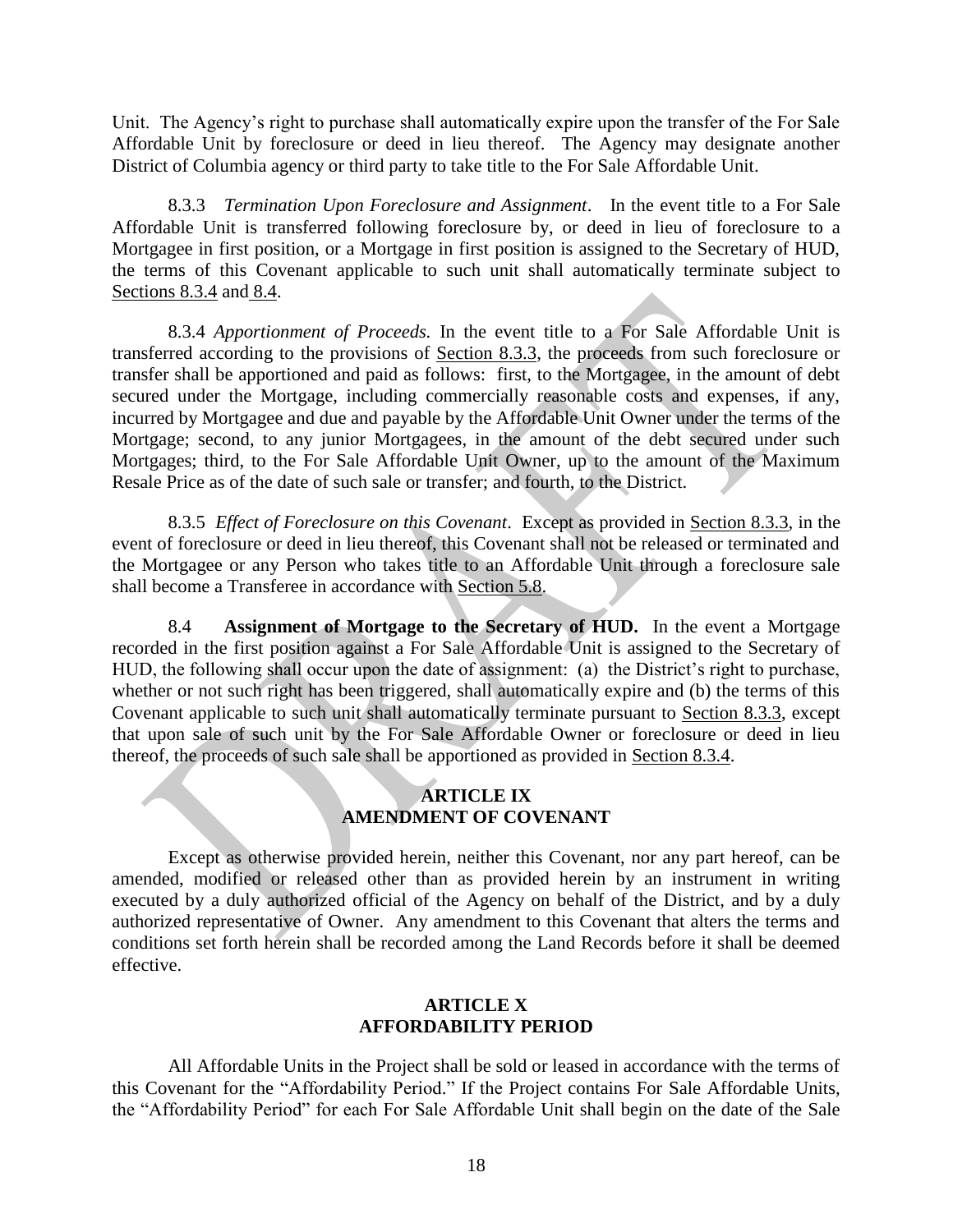to the initial Affordable Unit Owner and continue for a period of  $\qquad \qquad$  ( $\qquad$ ) years. The Affordability Period for each For Sale Affordable Unit (is or is not) renewed upon each subsequent sale of the For Sale Affordable Unit. If the Project contains Rental Affordable Units, the "Affordability Period" for all of the Rental Affordable Units shall begin on the date of the lease of the first Rental Affordable Unit and continue for a period of

(\_\_\_\_) years, which date shall be memorialized in an acknowledgment executed by the District and Developer and recorded in the Land Records. Notwithstanding the foregoing, this Covenant may be released and extinguished upon the approval of the Agency, in its sole and absolute discretion.

## **ARTICLE XI NOTICES**

Any notices given under this Covenant shall be in writing and delivered by certified mail (return receipt requested, postage pre-paid), by hand, or by reputable private overnight commercial courier service to the applicable Person at the addresses specified in this Article, or to such other persons or locations as may be designated by the District or the Developer from time to time. All notices to be sent to the District shall be sent to the following address:

#### DISTRICT:

**Director** Department of Housing and Community Development 1800 Martin Luther King Jr. Avenue Washington, DC 20020 Re: Housing Regulation Administration, Affordable Dwelling Unit Monitoring

All notices to be sent to Developer shall be sent to the address given in the preamble. All notices to be sent to the Affordable Unit Owner shall be sent to the address on record with the District of Columbia Office of Tax and Revenue. All notices to be sent to any Affordable Unit Tenant shall be sent to the unit number referenced in its lease. It shall be the responsibility of the applicable Person and any successor to the applicable Person to provide the District with a current address. The failure of the applicable Person to provide a current address shall be a default under this Covenant.

Notices shall be deemed delivered as follows: (i) if hand delivered, then on the date of delivery or refusal thereof; (ii) if by overnight courier service, then on the next business day after deposit with the overnight courier service; and (iii) if by certified mail (return receipt requested, postage pre-paid), then on the date of actual delivery or refusal thereof.

#### **ARTICLE XII MISCELLANEOUS**

12.1 **Applicable Law: Forum for Disputes**. This Covenant shall be governed by, interpreted under, and construed and enforced in accordance with the laws of the District of Columbia, without reference to the conflicts of laws provisions thereof. Owner, Affordable Unit Tenants and the District irrevocably submit to the jurisdiction of the courts of the District of Columbia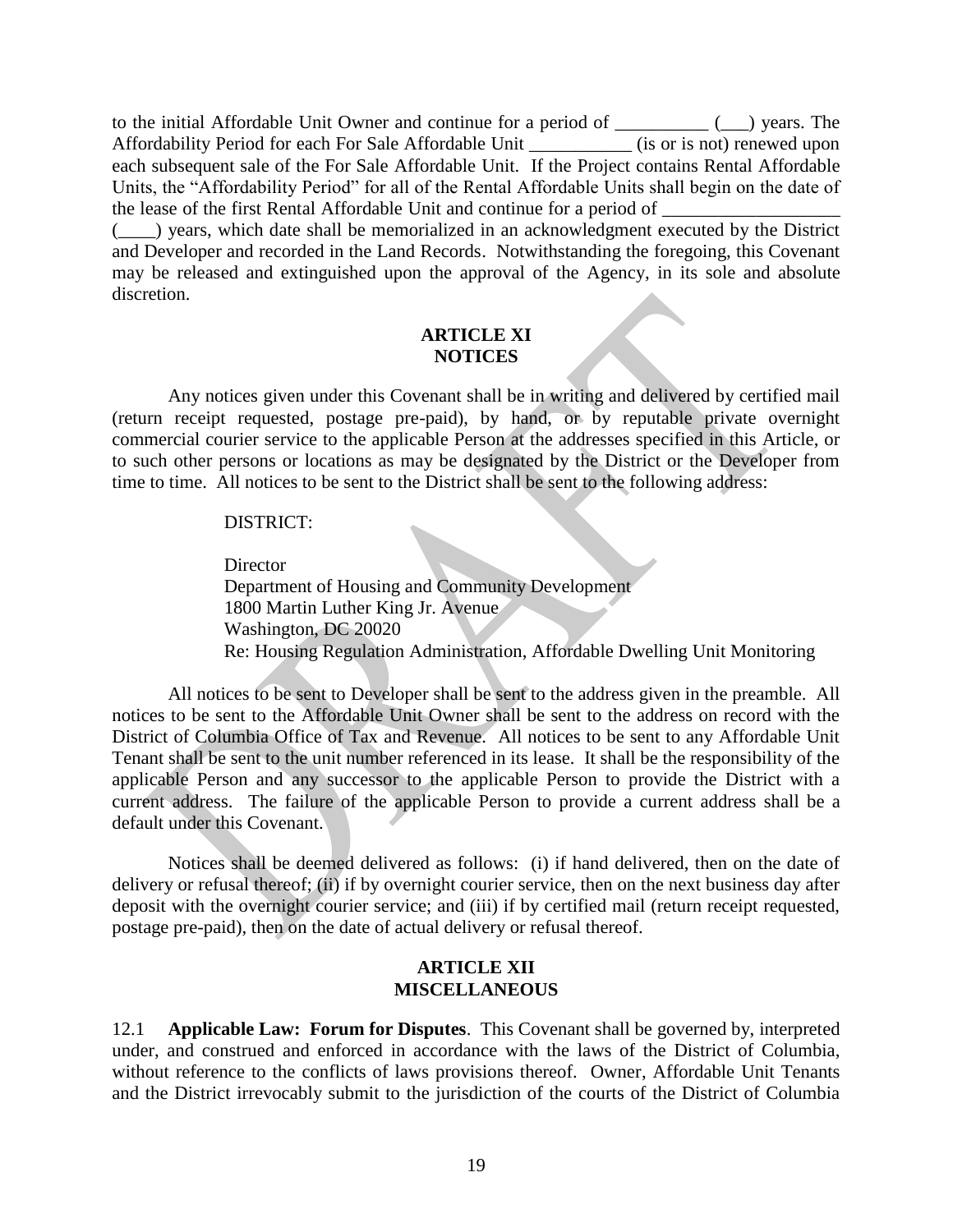(including the Superior Court of the District of Columbia) for the purposes of any suit, action or other proceeding arising out of this Covenant or any transaction contemplated hereby. Owner, Affordable Unit Tenants and the District irrevocably and unconditionally waive any objection to the laying of venue of any action, suit or proceeding arising out of this Covenant or the transactions contemplated hereby in the courts of the District of Columbia (including the Superior Court of the District of Columbia), and hereby further waive and agree not to plead or claim in any such court that any such action, suit or proceeding brought in any such court has been brought in an inconvenient forum.

12.2 **Counterparts**. This Covenant may be executed in any number of counterparts, each of which shall be an original but all of which shall together constitute one and the same instrument.

12.3 **Time of Performance**. All dates for performance (including cure) shall expire at 5:00 p.m. (Eastern Time) on the performance or cure date. A performance date which falls on a Saturday, Sunday or District holiday is automatically extended to the next Business Day.

12.4 **Waiver of Jury Trial**. TO THE EXTENT PERMITTED BY LAW, ALL PARTIES HERETO WAIVE THE RIGHT TO TRIAL BY JURY IN CONNECTION WITH ANY LITIGATION ARISING IN RESPECT OF THIS COVENANT OR THE TRANSACTIONS CONTEMPLATED HEREBY.

12.5 **Further Assurances**. Each party agrees to execute and deliver to the other party such additional documents and instruments as the other party reasonably may request in order to fully carry out the purposes and intent of this Covenant; provided that such additional documents and instruments do not materially increase the obligations or burdens upon the second party.

12.6 **Severability**. If any provision of this Covenant is held to be unenforceable or illegal for any reason, said provision shall be severed from all other provisions. Said other provisions shall remain in effect without reference to the unenforceable or illegal provision.

12.7 **Limitation on Liability**. Provided that Owner has exercised reasonable due diligence in the performance of its obligations and duties herein, no Owner shall be liable in the event a Household submits falsified documentation, commits fraud, or breaches any representation or warranty contained in this Covenant. Notwithstanding the foregoing, Owner shall be liable if Owner has knowledge, or should have knowledge, that a Household submitted falsified documentation, committed fraud, or breached any representation or warranty contained in this Covenant.

12.8 **Agency Limitation on Liability**.Any review or approval by the District or the Agency shall not be deemed to be an approval, warranty, or other certification by the District or the Agency as to compliance of such submissions, the Project, any Affordable Unit or Property with any building codes, regulations, standards, laws, or any other requirements contained in this Covenant or any other covenant granted in favor of the District that is filed among the Land Records; or otherwise contractually required. The District shall incur no liability in connection with the Agency's review of any submissions required under this Covenant as its review is solely for the purpose of protecting the District's interest under this Covenant.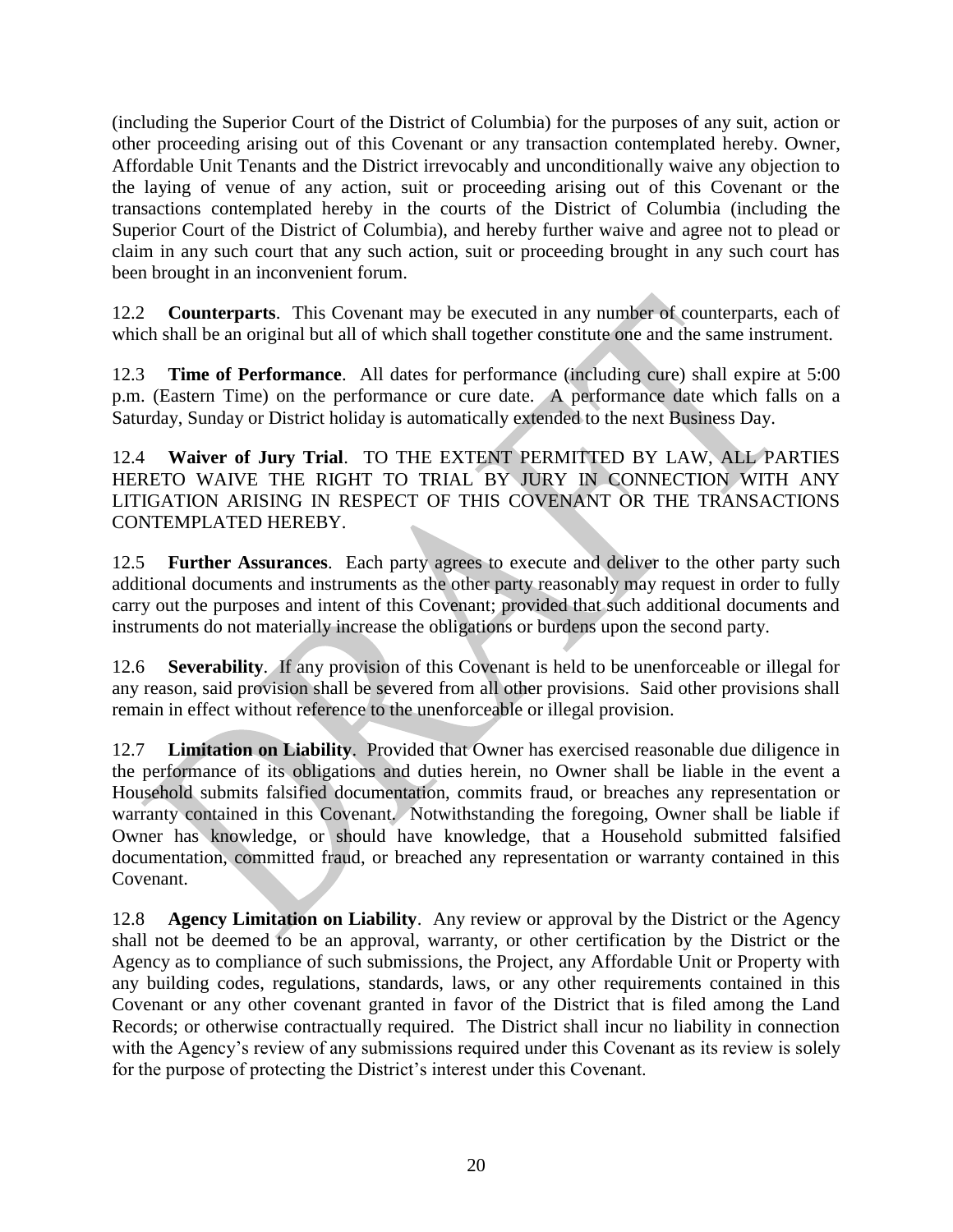12.9 **No Third Party Beneficiary**.Except as expressly set forth in this Covenant, there are no intended third party beneficiaries of this Covenant, and no Person other than District shall have standing to bring an action for breach of or to enforce the provisions of this Covenant.

12.10 **Representations of Developer**. As of the date hereof, Developer hereby represents and warrants to District as follows:

(a) This Covenant has been duly executed and delivered by Developer, and constitutes the legal, valid and binding obligation of Developer, enforceable against Developer, and its successors and assigns, in accordance with its terms;

(b) Neither the entering into of this Covenant nor performance hereunder will constitute or result in a violation or breach by Developer of any agreement or order which is binding on Developer; and

(c) Developer (i) is duly organized, validly existing and in good standing under the laws of its state of jurisdiction and is qualified to do business and is in good standing under the laws of the District of Columbia; (ii) is authorized to perform under this Covenant; and (iii) has all necessary power to execute and deliver this Covenant.

12.11 **Federal Affordability Restrictions**. In the event the Property is encumbered by other affordability restrictions ("Federal Affordability Restrictions") as a result of federal funding or the issuance of Low-Income Housing Tax Credits for the Project, it is expressly understood and agreed that in the event the requirements in this Covenant would cause a default of or finding of non-compliance ("Conflict") with the Federal Affordability Restrictions during the compliance period for the Federal Affordability Restrictions, then the requirements of the Federal Affordability Restrictions shall control to the extent of the Conflict. In all other instances, the requirements of this Covenant shall control.

[*Signatures on Following Pages*]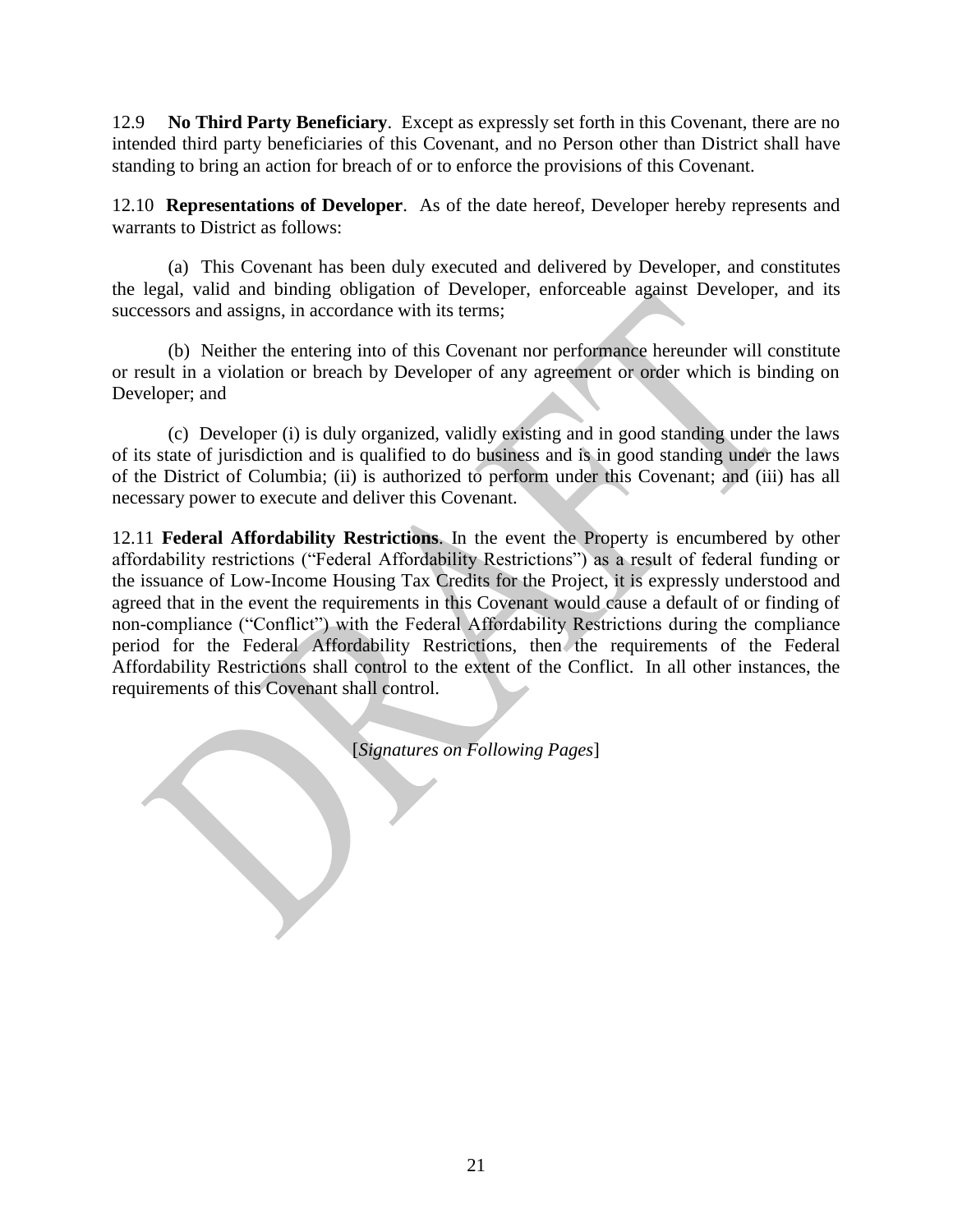| IN TESTIMONY WHEREOF, Developer has caused these presents to be signed,         |           |    |  |  |  |  |     |
|---------------------------------------------------------------------------------|-----------|----|--|--|--|--|-----|
| acknowledged and delivered in its name by ________________, its duly authorized |           |    |  |  |  |  |     |
|                                                                                 | witnessed | bv |  |  |  |  | its |
|                                                                                 |           |    |  |  |  |  |     |
|                                                                                 |           |    |  |  |  |  |     |
|                                                                                 |           |    |  |  |  |  |     |
|                                                                                 |           |    |  |  |  |  |     |

| By:                       | [SEAL]<br>Bv: |  |
|---------------------------|---------------|--|
| Name:                     | Name:         |  |
| Title:                    | Title:        |  |
|                           |               |  |
| <b>CITY OF WASHINGTON</b> |               |  |

ss.

WITNESS DEVELOPER

#### DISTRICT OF COLUMBIA

I, \_\_\_\_\_\_\_\_\_\_\_\_\_\_\_\_\_\_\_\_\_\_\_\_\_\_\_\_\_, a Notary Public in and for the District of bia, DO HEREBY CERTIFY THAT Columbia, DO HEREBY CERTIFY THAT proved by oaths of credible witnesses to be) the person named as \_\_\_\_\_\_\_\_\_\_\_\_\_\_\_\_\_ for \_\_\_\_\_\_\_\_\_\_\_\_\_\_\_\_\_\_\_\_\_\_\_\_\_\_\_\_\_\_\_\_ in the foregoing and annexed Affordable Housing Covenant, bearing the date of the \_\_\_\_\_\_\_\_\_\_\_\_\_\_ personally appeared before me in said District of Columbia, and as \_\_\_\_\_\_\_, acting on behalf of \_\_\_\_\_\_\_\_\_\_\_\_\_\_\_\_\_\_\_\_\_\_\_\_\_\_\_\_\_\_\_, as aforesaid, acknowledged the same to be his/her free

act and deed.

Given under my hand and seal this \_\_\_\_ day of\_\_\_\_\_\_\_\_\_\_\_\_\_.

Notary Public

My Commission Expires: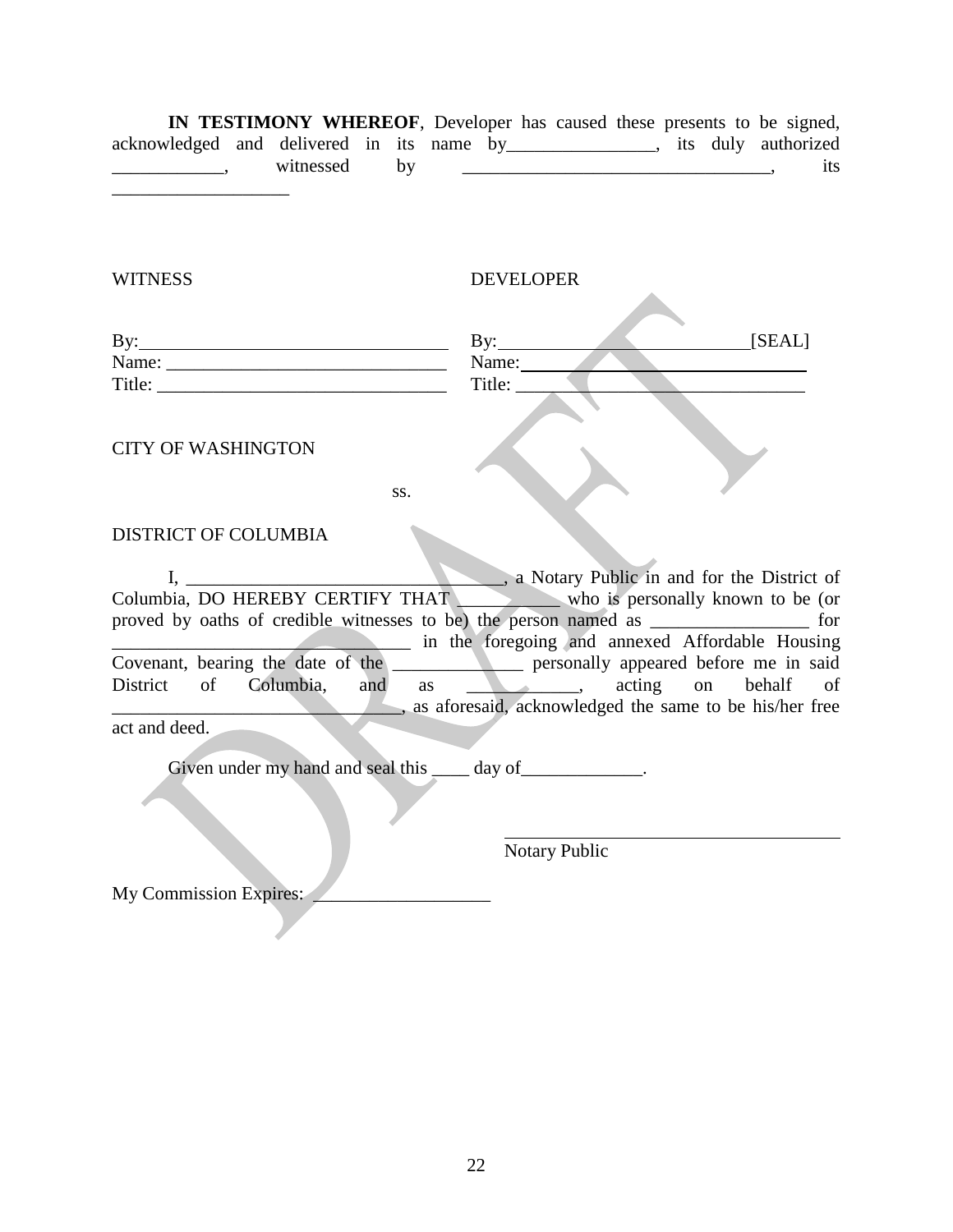**APPROVED AND ACCEPTED THIS \_\_\_\_\_\_ DAY OF \_\_\_\_\_\_\_\_\_\_\_\_\_\_, 20\_\_\_:**

| AY OF |  |
|-------|--|
|       |  |

# WITNESS DISTRICT OF COLUMBIA

| Approved for Legal Sufficiency<br>D.C. Office of the Attorney General |  |
|-----------------------------------------------------------------------|--|
|                                                                       |  |
|                                                                       |  |
|                                                                       |  |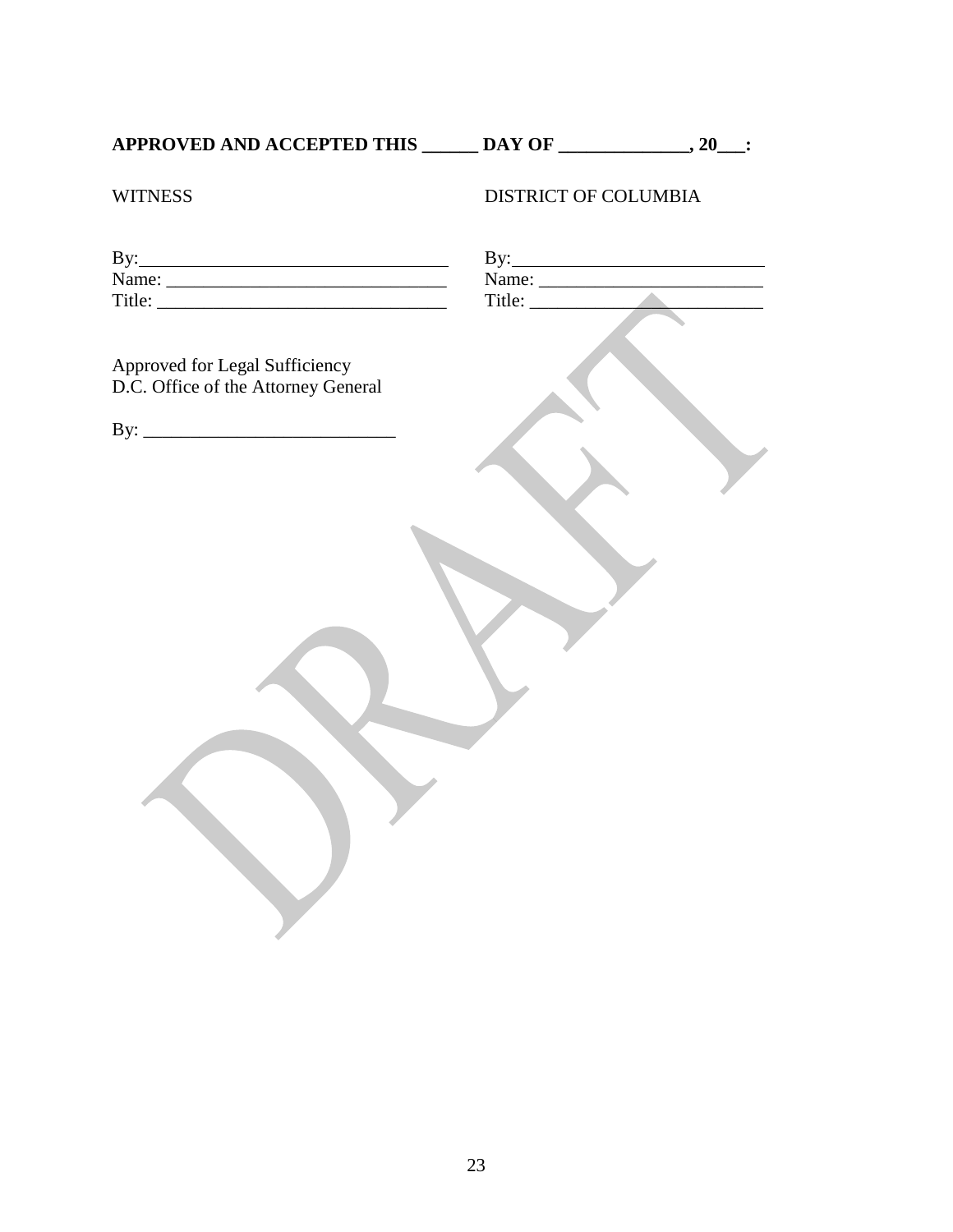#### **EXHIBIT A Legal Description of Property**

**[See attached]**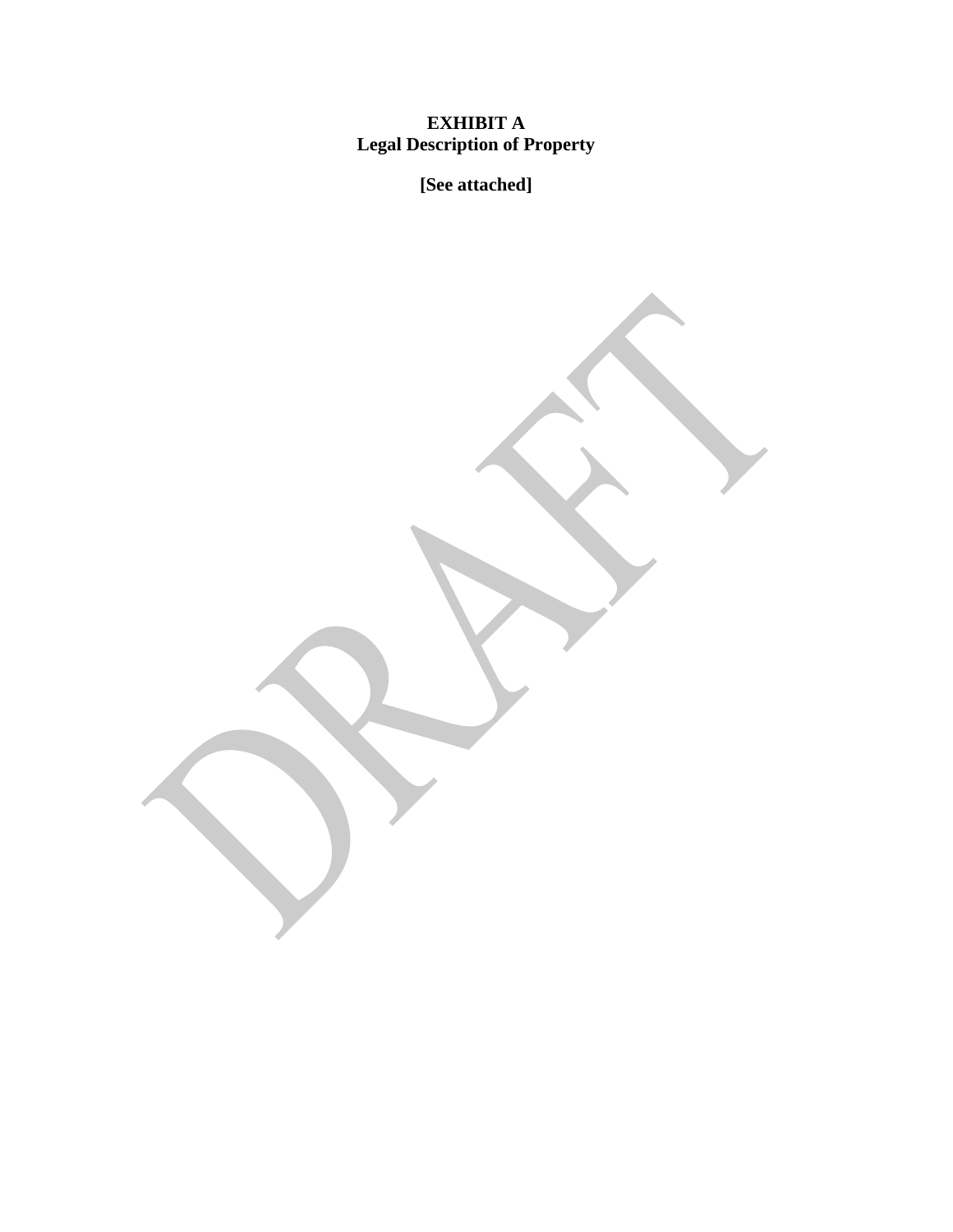#### **EXHIBIT B**

#### **Rental Affordable Unit Lease Rider**

This Affordable Unit Lease Rider ("Rider") is attached to and incorporated into the lease dated ("Lease") between ("Resident" or "You") and , as Management Agent ("Manager") for ("Owner") for Apartment ("Premises"). All capitalized terms not defined in this Rider shall have the meaning provided in the Affordable Housing Covenant (as defined below).

In consideration of the mutual covenants set forth in the Lease and below, you agree that your use and possession of the Premises is subject to the terms and conditions set forth in the Lease and the following terms and conditions, which are in addition to and supplement the Lease:

**AFFORDABLE UNIT:** Resident acknowledges that the Premises is subject to that certain Affordable Housing Covenant between Owner and the District of Columbia dated  $\qquad \qquad$ , 20  $\qquad$ , as may be subsequently amended, (the "Affordable Housing Covenant"). The Premises is currently designated as an Affordable Unit, which requires the Resident's household income to be less than or equal to [\_\_\_\_] of the area median income (AMI).

**DEFINED TERMS:** Those terms not specifically defined herein shall be assigned the definition provided in the Affordable Housing Covenant.

**ELIGIBILITY:** In order for you, as Resident, to be eligible to rent an Affordable Unit, you must be and remain an "Affordable Unit Tenant" as defined in the Affordable Housing Covenant.

**INCOME CERTIFICATION / INCOME RECERTIFICATION:** No more than ninety (90) days and no less than forty-five (45) days before each anniversary of the first day of the lease, the Manager shall request that the Resident provide the Certifying Authority with the following:

(i) an executed Certification of Residency that states that Resident occupies the Premises as his/her/their principal residence,

(ii) all information pertaining to the Resident's household composition and income for all household members,

(iii) a release authorizing third party sources to provide relevant information regarding the Resident's eligibility for the Affordable Unit, as well as how to contact such sources, and

(iv) any other reasonable and customary representations, information or documents requested by the Certifying Authority.

Resident shall submit the foregoing listed documentation to the Certifying Authority within fifteen (15) days of Manager's request. Within ten (10) days of Certifying Authority's receipt of the foregoing documentation and based on the results of the annual income recertification review, Certifying Authority will determine whether the Resident remains income eligible for the Premises and notify the Resident of his or her household's AMI percentage, and (a) if the Resident is no longer income eligible for the Premise, the income category for which the Resident is income eligible to lease a unit in the apartment community, or (b) if the Resident is income eligible for the Premises, provide a Certification of Income completed by the Certifying Authority, verifying that the income of the Resident meets income eligibility for the Premises.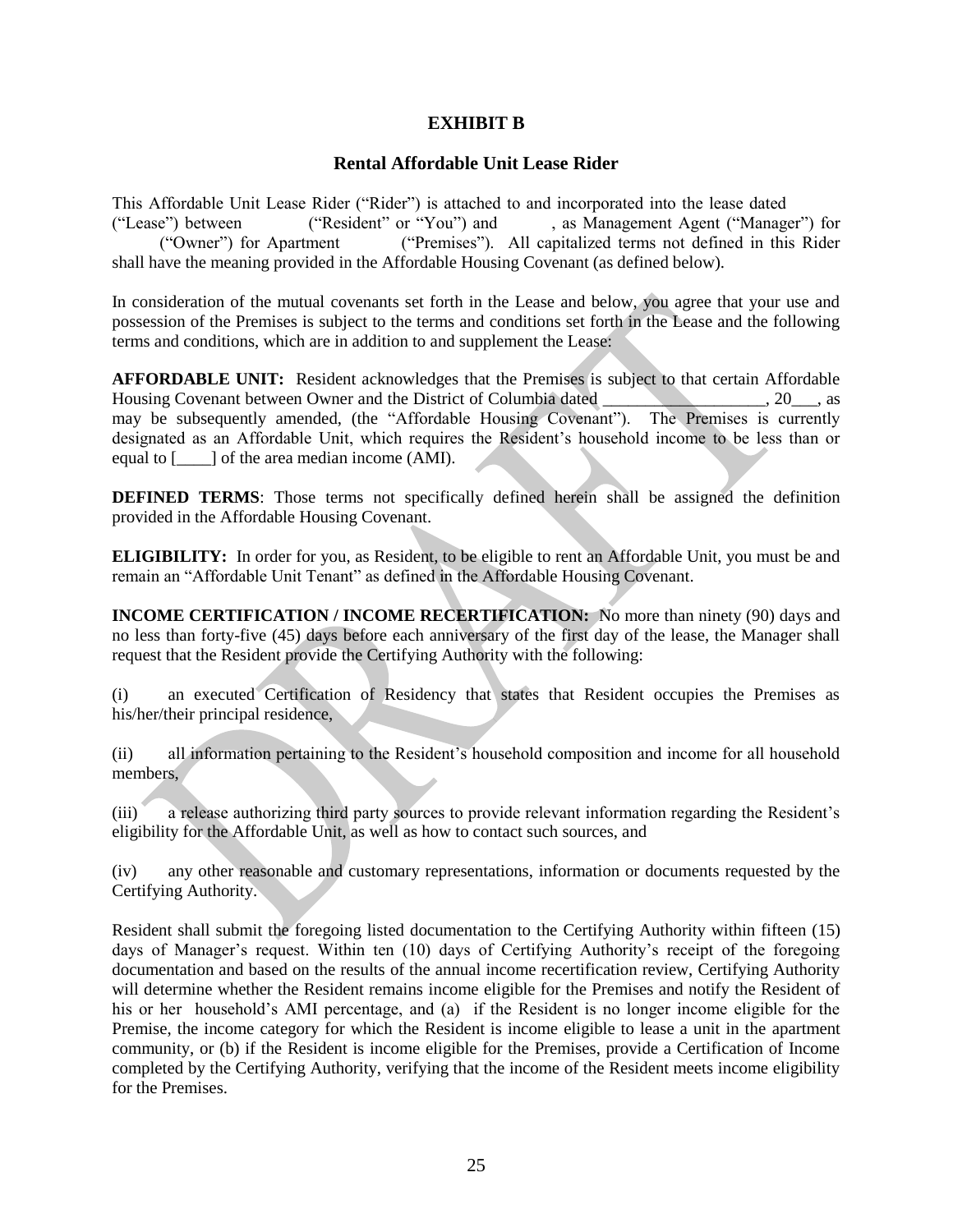Upon annual recertification, if the Resident remains income eligible for the Premises, the Resident will be eligible to remain in the Premises and to renew his/her lease at the then-current lease rate for the Premises. If the Resident's Annual Household Income is determined to exceed the Maximum Annual Household Income applicable to the Premises, then the Resident may remain in the Premises and pay the rent applicable to an Affordable Unit at a higher affordability level for which the Resident's Annual Household Income qualifies. If the Resident's Annual Household Income is determined to exceed the Maximum Annual Income for the Affordable Unit with the highest AMI level in the Property, then the Owner may allow the Resident to remain in the Premises and to pay the applicable market-rate rent for the Premises.

Manager will notify Resident of all options (i.e., an Affordable Unit at a different AMI category or a market rate unit) for which Resident is income eligible prior to the expiration of the Resident's lease term. Prior to the expiration of the Resident's lease term, the Resident shall notify Manager in writing of the Resident's election to either (i) remain in the Premises and pay the rental rate applicable to the Resident's then current AMI category if the Resident's Annual Household Income is at or below the established AMI categories of [ ]AMI or [ ] AMI, (ii) remain in the Premises paying the market rate rent for that unit if the Resident's then current income is above the highest AMI level, or (iii) vacate the Premises at the end of the Resident's Lease term. Resident's failure to notify Manager of Resident's election prior to the expiration of the lease term will be deemed by Manager as Resident's election to vacate the Premises.

In the event that Resident fails to pay the applicable rental rate or vacate the Premises upon expiration of the lease term, Manager shall pursue an action for eviction of Resident. Resident's agreement to pay the applicable rental rate or vacate was a condition precedent to Manager's initial acceptance of Resident's eligibility and Manager has relied on Resident's agreement. Resident acknowledges and agrees that the criteria to be income eligible to occupy the Premises is and serves as a District policy and objective, and that failure to vacate the Premises or pay the applicable rental rate is both a default under the Lease and in violation of the Affordable Housing Covenant.

**PROHIBITION ON SUBLETS AND ASSIGNMENTS:** Resident may not sublease any portion of the Premises or assign its lease to any other person, except with the prior written consent of the D.C. Department of Housing and Community Development, in its sole and absolute discretion.

**LEASE EFFECTIVE:** The Lease of the Premises shall only be effective if this executed Rider, a Certification of Income, a Certificate of Tenant Eligibility (for initial lease term), and a Certificate of Residency (for lease renewals) are attached as exhibits to the lease agreement.

 $\qquad \qquad \blacksquare$ 

 $\overline{\phantom{a}}$  , and the contract of the contract of the contract of the contract of the contract of the contract of the contract of the contract of the contract of the contract of the contract of the contract of the contrac

Resident Signature Date

Resident Signature Date

Resident Signature Date

\_\_\_\_\_\_\_\_\_\_\_\_\_\_\_\_\_\_\_\_\_\_\_\_\_\_\_\_ \_\_\_\_\_\_\_\_\_\_\_\_\_\_\_\_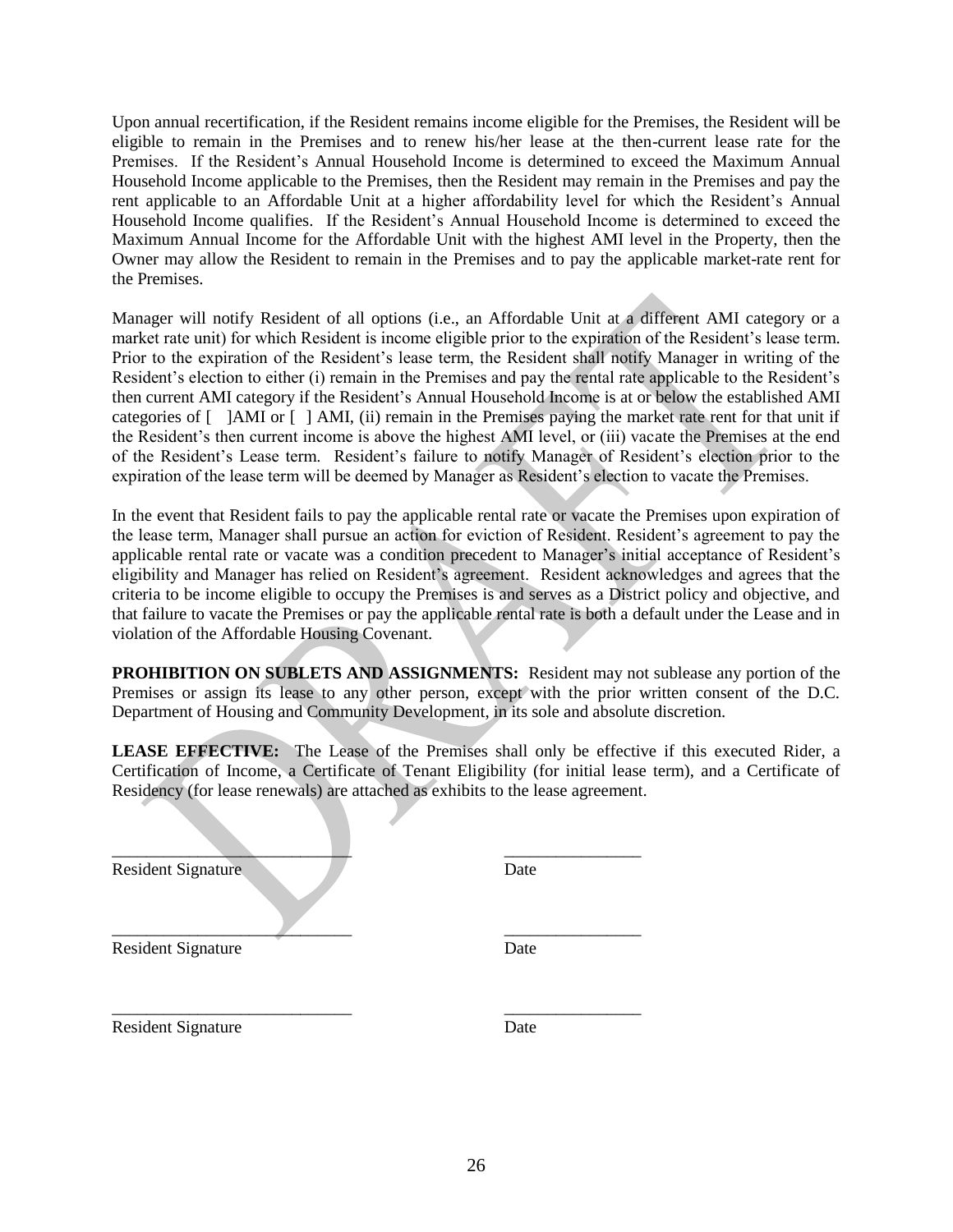# **EXHIBIT C**

## **Affordable Unit Index**

27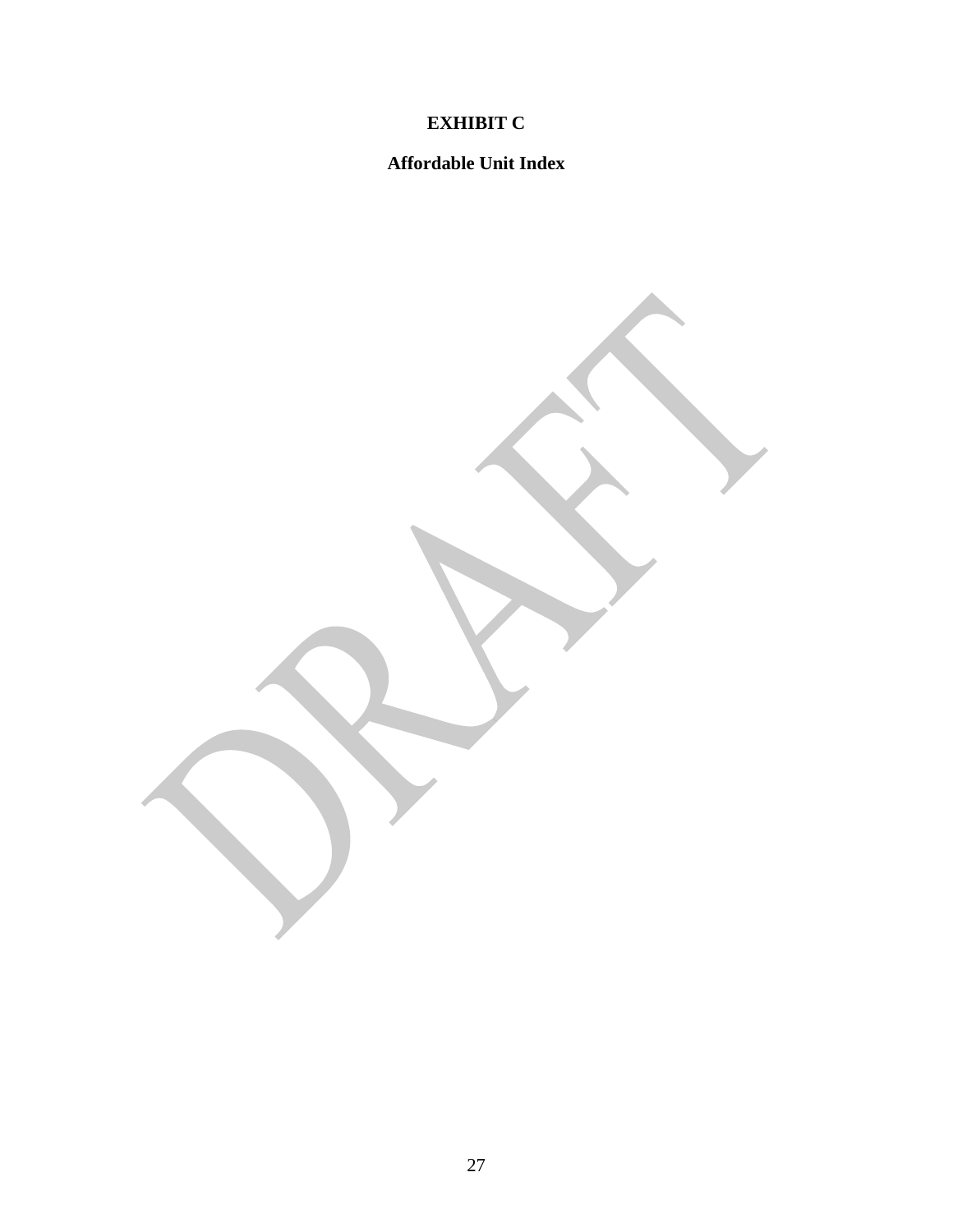#### **SCHEDULE 1**

#### **Examples of Calculating Maximum Annual Household Income and Minimum Annual Household Income [Assuming 2013 AMI of \$107,300 for a family of four]**

Maximum Annual Household Income for Rental Affordable Units and For Sale Affordable Units:

Q1: Does a two (2) person Household with a \$55,000 annual income qualify under the Maximum Annual Household Income for an 80% AMI Affordable Unit?

A1: Yes. The Household makes less than the Maximum Annual Household Income for the 80% AMI Affordable Unit (\$68,672) .

 $$107,300$  (the 2013 AMI)  $*$  0.8  $*$  80% = \$68,672

Minimum Annual Household Income for Rental Affordable Units:

Q2: If the monthly Housing Cost for an 80% AMI Rental Affordable Unit is \$1,643, would a 2 person Household with a \$55,000 annual income have enough income to afford the cost of the Rental Affordable Unit?

A2: **Yes.** The Household's Annual Household Income is \$55,000, which is more than \$51,884.

 $$1,643 * 12 / 38\% = $51,884$ .

Q3: Using the example above, if the monthly Housing Cost for a Rental Affordable Unit is \$1,849, would the 2 person Household have enough income to afford the cost of the Rental Affordable Unit?

A3: **No.** The household's income is \$55,000, which is less than \$58,390.

 $$1,849 * 12 / 38\% = $58,390.$ 

Minimum Annual Household Income for For Sale Affordable Units:

Q4: If the monthly Housing Cost for an 80% AMI For Sale Affordable Unit is \$1,500, would a 2 person Household with a \$55,000 annual income have enough income to afford the cost of the For Sale Affordable Unit?

A4: **Yes.** The Household's income is \$55,000, which is more than \$43,902.

 $$1,500 * 12 / 41\% = $43,902.$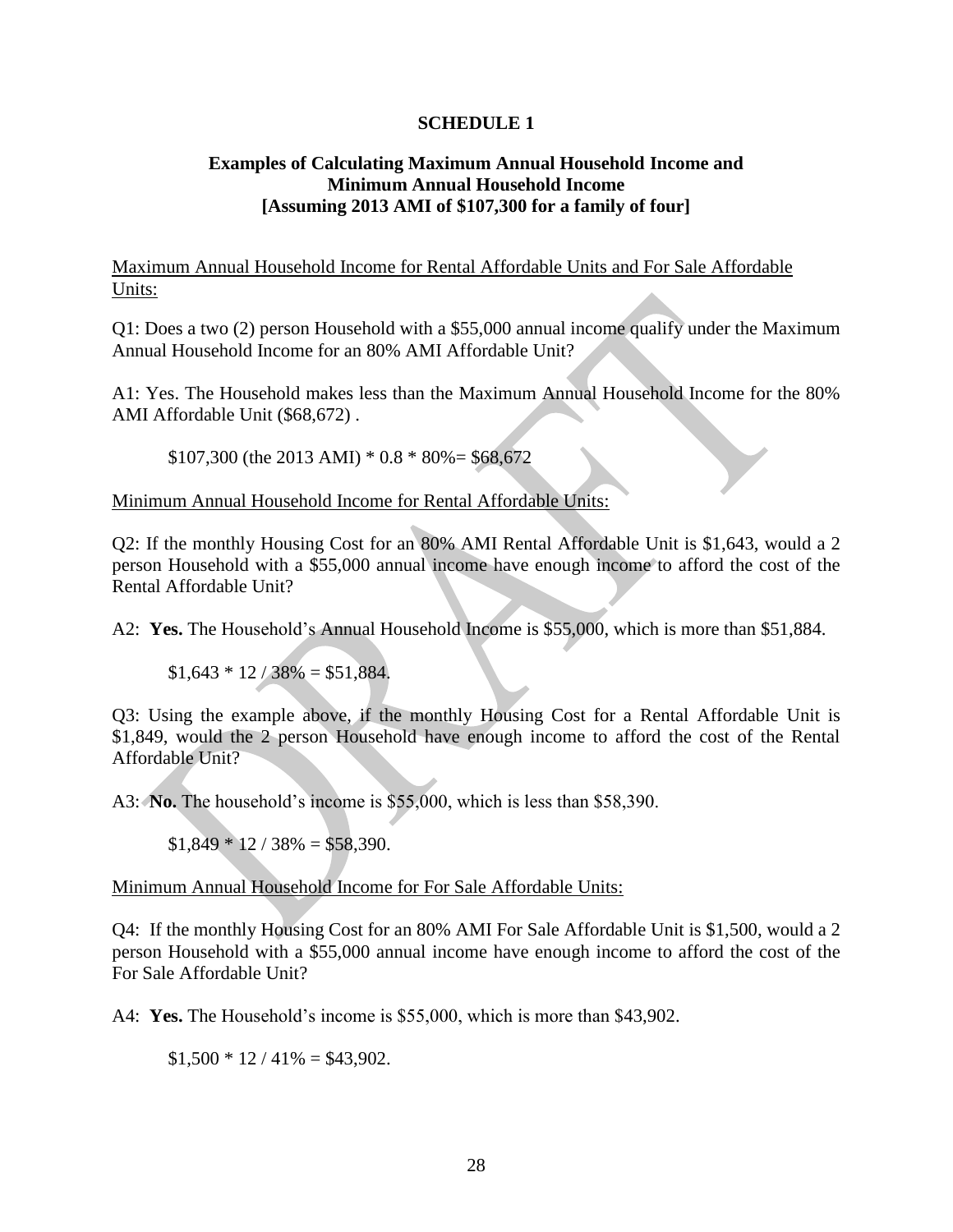Q5: Using the example above, if the monthly Housing Cost for a For Sale Affordable Unit is \$2,200, would the 2 person household have enough income to afford the cost of the For Sale Affordable Unit?

A5: **No.** The Household's income is \$55,000, which is less than \$58,537.  $$2,200 * 12 / 41\% = $58,537$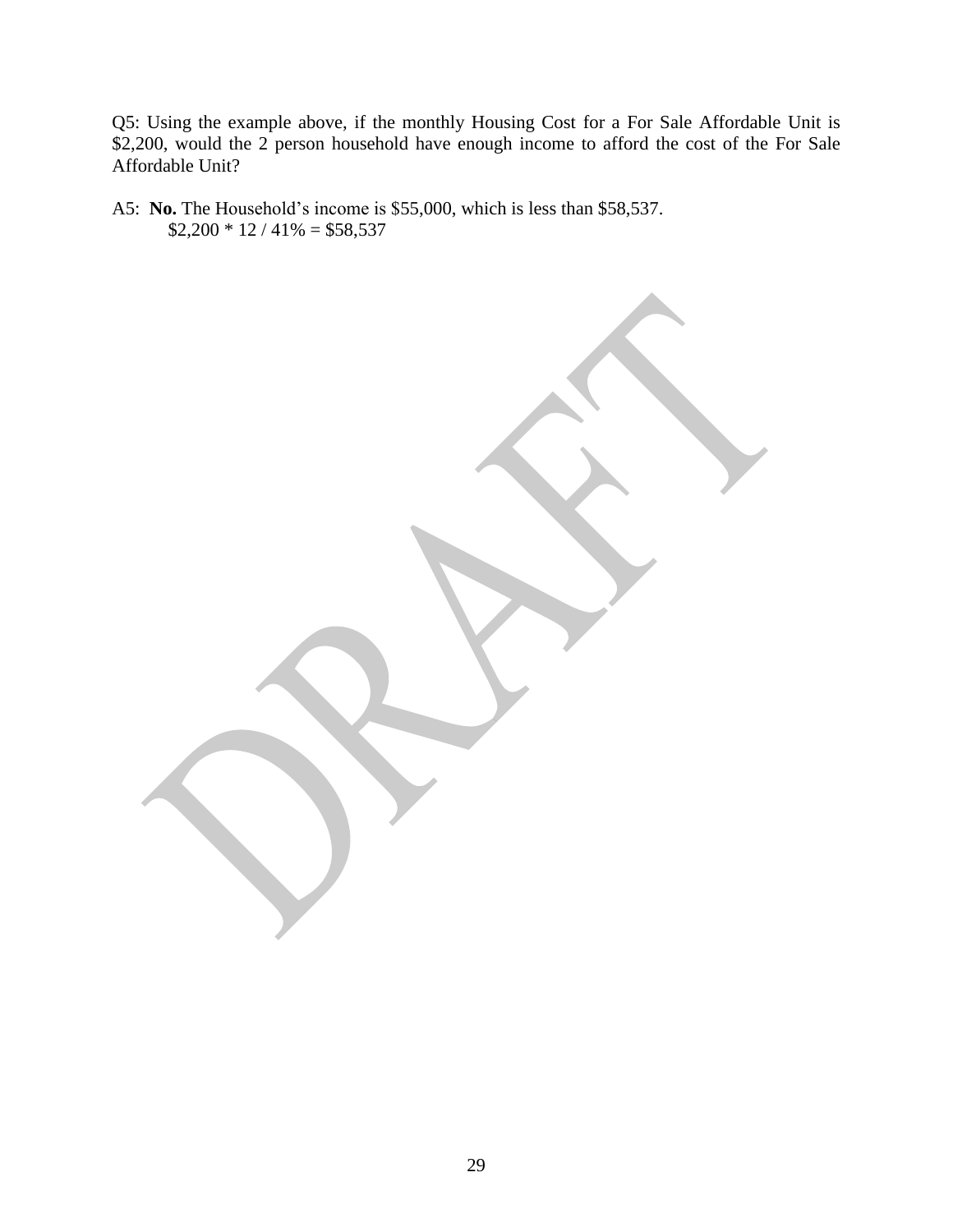#### **SCHEDULE 2**

#### **Maximum Sales Price**

*The following assumptions shall be used in calculating the Maximum Sales Price of a For Sale Affordable Unit.*

i. *Condominium Fees, if applicable*: Use the actual monthly condominium fees, or if unknown, estimate monthly condominium fees at \$0.60 per square foot. If the actual size of the Affordable Unit is unknown, use the square footage estimated in the chart below based on unit type.

#### **Multi-Family Development**

| Studio | 1-Bedroom | 2-Bedroom | 3-Bedroom |
|--------|-----------|-----------|-----------|
| 500    | ن کال     | 900       |           |

ii. *Homeowner Fees, if applicable*: Use the actual monthly homeowner fees, or if unknown, estimate monthly homeowner fees at \$0.10 per square foot. If the actual size of the Affordable Unit is unknown, use the square footage estimated in the chart below based on home type.

#### **Single-Family Development**

| 2-Bedroom | 3-Bedroom | 4-Bedroom |
|-----------|-----------|-----------|
| 1 N N     | 300.      | 500       |

- iii. *Monthly Hazard Insurance, if single family home*: Estimated to be \$125.00 per month. If a more recent survey or source is available, the Agency shall instruct Developer to use a different estimate.
- iv. *Monthly Real Property Taxes:* Base monthly real property taxes on the estimated price of the Affordable Unit assuming the current homestead deduction (\$69,100 in 2013) at current real estate tax rates (\$0.85 per \$100 in 2013).
- v. *Mortgage Rate:* Mortgage rates are determined by the most recent monthly average of a 30 year fixed rate mortgage at [www.freddiemac.com](http://www.freddiemac.com/) plus a one percent (1%) cushion. For this example, assume an average rate of 4.40%. After adding the 1% cushion, the rate for calculation of the Maximum Sale Price would be 5.40%.
- vi. *Down payment*: Assume a down payment of 5% on the purchase of the Affordable Unit.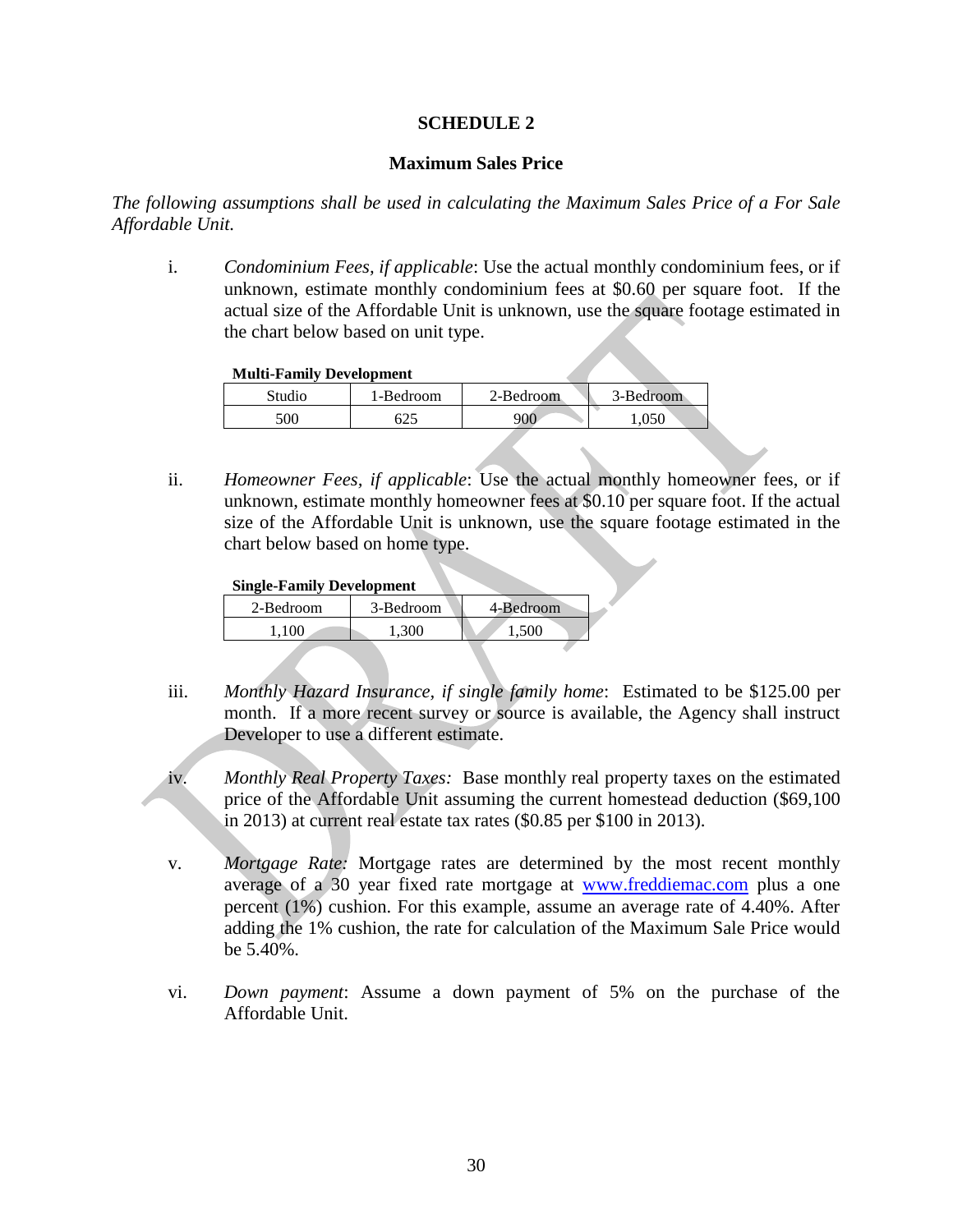#### **SCHEDULE 3**

#### **Provisions Governing Calculation of Maximum Resale Price**

1. The Maximum Resale Price ("MRP") for a subsequent sale of a For Sale Affordable Unit shall be determined through use of the formula MRP = P  $\bar{x}$  (F) + V ("Formula"), where:

- (a)  $P =$  the price Owner paid for the Affordable Unit;
- (b)  $V =$  the sum of the value of the Eligible Capital Improvements and Eligible Replacement and Repair Costs, as determined by the Agency pursuant to this section; and
- $(c)$  F = the average of the Ten Year Compound Annual Growth Rates of the Area Median Income ("AMI") from the first year of ownership of the For Sale Affordable Unit to the year of the sale of the For Sale Affordable Unit by the Affordable Unit Owner. This average may be expressed:
	- (1) As the result of the formula  $F = (1 + [((AMI Year m/AMI Year m-10)$  $\wedge$  (1/10) -1) +…((AMI Year k /AMI year k-10)  $\wedge$  (1/10) -1) / n])  $\wedge$  n, where  $m =$  the year after the Affordable Unit was purchased by Owner,  $k =$  the year in which the Affordable Unit is sold by Owner, and  $n =$  the number of years the Affordable Unit is owned by Owner; or
	- (2) As published by the Agency.

2. For the purposes of determining the value of "V" in the Formula, the following improvements made to a For Sale Affordable Unit after the date of purchase may be included at the percentage of cost indicated, to the extent they are permanent in nature and add to the market value of the property:

- (a) Eligible Capital Improvements, which will be valued at 100% of reasonable cost, as determined by the Agency; and
- (b) Eligible Replacement and Repair Costs, which shall be valued at 50% of reasonable cost, as determined by the Agency.

3. Ineligible costs shall not be included in the determining the value of "V" in the Formula.

4. The value of improvements may be determined by the Agency based upon documentation provided by the Affordable Unit Owner or, if not provided, upon a standard value established by the Agency.

5. The Agency may disallow an Eligible Capital Improvement or Eligible Replacement and Repair Cost if the Agency finds that the improvement diminished or did not increase the fair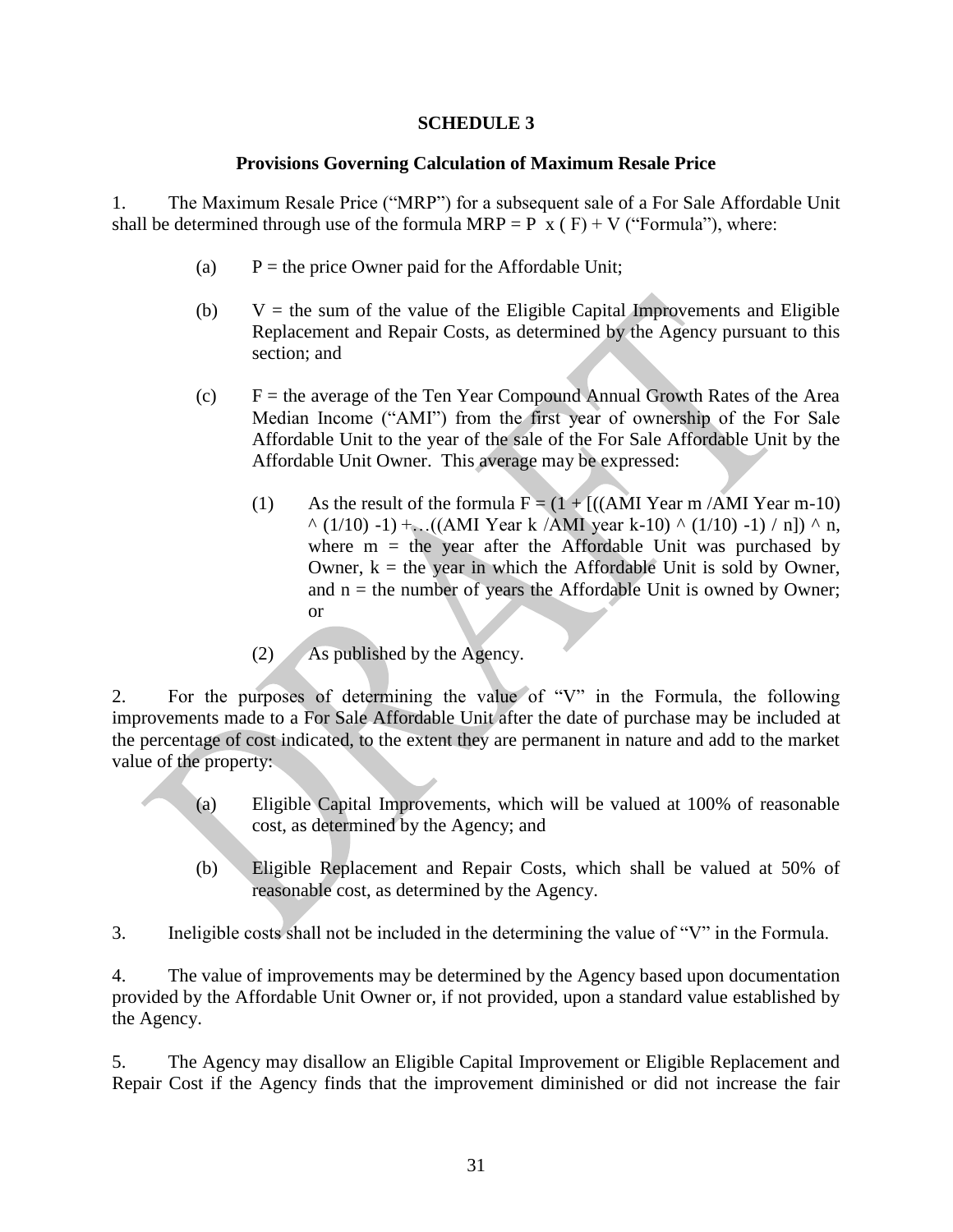market value of the For Sale Affordable Unit or if the improvements make the Affordable Unit unaffordable to all Qualified Purchasers at the Designated Affordability Level .

6. The Agency may reduce the value of a capital improvement if there is evidence of abnormal physical deterioration of, or abnormal wear and tear to, the capital improvement.

7. Owner shall permit a representative of the Agency to inspect the For Sale Affordable Unit upon request to verify the existence and value of any capital improvements that are claimed by Owner.

8. No allowance shall be made in the Maximum Resale Price for the payment of real estate brokerage fees associated with the sale of the For Sale Affordable Unit.

9. The value of personal property transferred to a purchaser in connection with the resale of a For Sale Affordable Unit shall not be considered part of the sales price of the For Sale Affordable Unit for the purposes of determining whether the sales price of the For Sale Affordable Unit exceeds the MRP.

10. Any capitalized terms used in this Schedule that are not defined herein shall have the meanings set forth in the Covenant. As used in this Schedule, the following capitalized terms shall have the meanings indicated below:

**Eligible Capital Improvement**: major structural system upgrades, special assessments, new additions, and improvements related to increasing the health, safety, or energy efficiency of an Affordable Unit. Such improvements generally include: (i) major electrical wiring system upgrades; (ii) major plumbing system upgrades; (iii) room additions; (iv) installation of additional closets and walls; (v) alarm systems; (vi) smoke detectors; (vii) removal of toxic substances, such as asbestos, lead, mold, or mildew; (viii) insulation or upgrades to double-paned windows or glass fireplace screens; and (ix) upgrade to Energy Star built-in appliances, such as furnaces, water heaters, stoves, ranges, dishwashers, and microwave hoods. Improvements that meet these criteria will be given 100% credit by the Agency.

**Eligible Replacement and Repair Cost**: in-kind replacement of existing amenities and repairs and general maintenance that keep an Affordable Unit in good working condition. Such improvements generally include: (i) electrical maintenance and repair, such as switches and outlets; (ii) plumbing maintenance and repair, such as faucets, supply lines, and sinks; (iii) replacement or repair of flooring, countertops, cabinets, bathroom tile, or bathroom vanities; (viii) non-Energy Star replacement of built-in appliances, including furnaces, water heaters, stoves, ranges, dishwashers, and microwave hoods; (ix) replacement of window sashes; (x) fireplace maintenance or in-kind replacement; (xi) heating system maintenance and repairs; and (xii) lighting system. Costs that meet these criteria will be given 50% credit for repairs as determined by the Agency.

**Ineligible Costs**: means costs of cosmetic enhancements, installations with limited useful life spans and non-permanent fixtures not eligible for capital improvement credit as determined by the Agency. These improvements generally include: (i) cosmetic enhancements such as fireplace tile and mantel, decorative wall coverings or hangings, window treatments (blinds, shutters,